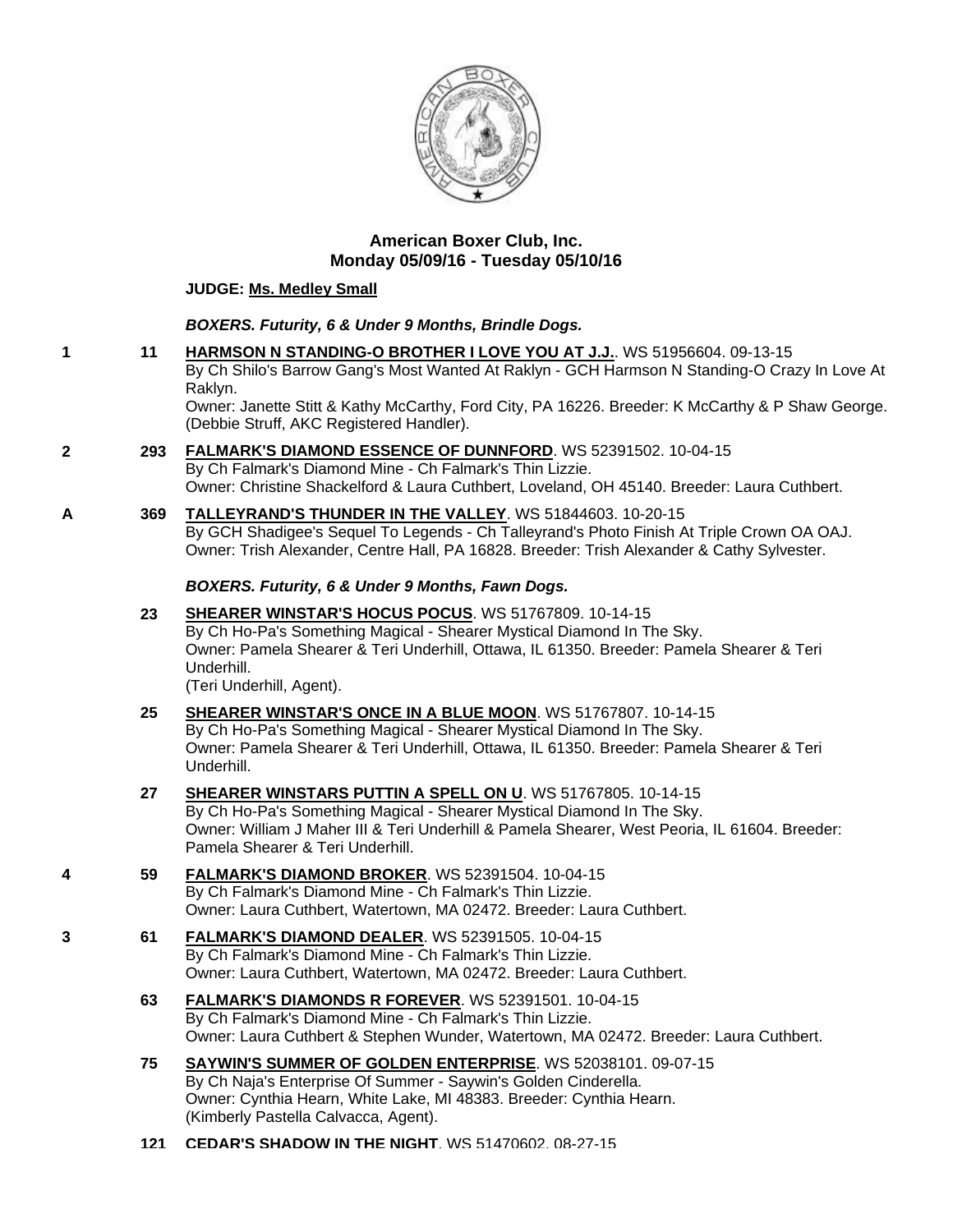By Papageno's Arany Sarkany - Cedar's One Special Night. Owner: Theresa Mitchell & Crystal Stock, Akron, OH 44312. Breeder: Crystal Stock.

**195 [IRISH WHISPERS OF MIDLETON](http://infodog.com/my/drlookup2.htm?makc=WS%2051777603&mdog=Irish+Whispers+Of+Midleton&wins=all)**. WS 51777603. 10-14-15 By Ch Pearlisle Standing-O For Bix-L - GCH Salgray's Celtic Caoimhe CA CGC.

Owner: Petra Malone Fallon & Keara Malone Fallon & Bruce McIntosh & Maura McIntosh, Medway, MA 020531345. Breeder: Bruce & Maura McIntosh.

## **1 215 [CANDY KISSES 'N CINERGY'S STRIKE UP THE BAND](http://infodog.com/my/drlookup2.htm?makc=WS%2051488703&mdog=Candy+Kisses+%27N+Cinergy%27s+Strike+Up+The+Band&wins=all)**. WS 51488703. 08-27-15

By Ch Avalon's Code Red - Ch Candy Kisses 'N Cinergy's In The Limelight. Owner: Catherine Harber, Shelton, WA 98584. Breeder: Terri Houston & Cynthia Knox. (Dan Buchwald, Agent).

**A 251 [CANDY KISSES 'N CINERGY'S IF I HAD MYWAY](http://infodog.com/my/drlookup2.htm?makc=WS%2051488702&mdog=Candy+Kisses+%27N+Cinergy%27s+If+I+Had+MyWay&wins=all)**. WS 51488702. 08-27-15 By Ch Avalon's Code Red - Ch Candy Kisses 'N Cinergy's In The Limelight. Owner: Cindy Knox & Terri Houston, Aurora, CO 80013. Breeder: Terri Houston & Cindy Knox. (Michelle Yeadon, Agent).

## **325 [SCHMIDT'S-GC WALKING IN MEMPHIS](http://infodog.com/my/drlookup2.htm?makc=WS%2051535601&mdog=Schmidt%27s-GC+Walking+In+Memphis&wins=all)**. WS 51535601. 09-01-15

By GCHS Schmidt's-GC Moose A. Moose OA OAJ OF NJP OAP CA - GC-Schmidt's Betcha By Golly Wow.

Owner: Tammy Davison & Cindy Yaeger & Juli Scmidt, Freeland, MI 48623. Breeder: Cindy Yaeger & Juli Scmidt.

- **355 [NANTESS OLD MAN TUCKER](http://infodog.com/my/drlookup2.htm?makc=WS%2051320002&mdog=Nantess+Old+Man+Tucker&wins=all)**. WS 51320002. 08-21-15 By Ch Sapphire Vegas Voodoo - Ch Nantess Simply Fabulous. Owner: Chad Smith & Nancy & Tessie Savage, Sterling, IL 61081. Breeder: Nancy & Tessie Savage.
- **2 359 [CEDAR'S HARD DAY'S NIGHT](http://infodog.com/my/drlookup2.htm?makc=WS%2051470603&mdog=Cedar%27s+Hard+Day%27s+Night&wins=all)**. WS 51470603. 08-27-15 By Papageno's Arany Sarkany - Cedar's One Special Night. Owner: Kim Hall & Crystal Stock, Powell, TN 37849. Breeder: Crystal Stock. (Rick Justice, Agent).

## *BOXERS. Futurity, 9 & Under 12 Months, Brindle Dogs.*

- **7 [AMITY HALL'S BEAUTIFUL, DIRTY, RICH](http://infodog.com/my/drlookup2.htm?makc=WS%2050465702&mdog=Amity+Hall%27s+Beautiful,+Dirty,+Rich&wins=all)**. WS 50465702. 05-15-15 By GCH Rikar's Crime Of The Century - Ch Amity Hall's Mariposa. Owner: Angie Pancoast & Deb Seeley, Beiseker AB, CN T0M 0G0. Breeder: Beth Downey.
- **43 [FALMARK N' CHERKEI'S SHOW BOAT](http://infodog.com/my/drlookup2.htm?makc=WS%2051551901&mdog=Falmark+N%27+CherKei%27s+Show+Boat&wins=all)**. WS 51551901. 06-23-15 By GCH CherKei's Dick Tracey - Ch Falmark's Diamond Solitaire. Owner: Laura Cuthbert, Watertown, MA 02472. Breeder: Laura Cuthbert.
- **2 115 [INSPIRATION N STREAMLINE'S ADRENALINE RUSH](http://infodog.com/my/drlookup2.htm?makc=WS%2050321403&mdog=Inspiration+N+Streamline%27s+Adrenaline+Rush&wins=all)**. WS 50321403. 05-19-15 By GCH Ensign's Justified - GCH Sapphires Violet Sky In Vegas Of Streamline. Owner: Gina Freer, Auburn, IN 46706. Breeder: Donald Mack Young & Joleena Young & Gina & Charles Freer. (Christa Cook, Agent).

#### **147 [STREAMLINE N INSPIRATION'S TALK THE TALK](http://infodog.com/my/drlookup2.htm?makc=WS%2050321401&mdog=Streamline+N+Inspiration%27s+Talk+The+Talk&wins=all)**. WS 50321401. 05-19-15 By GCH Ensign's Justified - GCH Sapphire's Violet Sky In Vegas Of Streamline. Owner: Joleena & Mack Young, Sullivan, IL 61951. Breeder: D Mack Young & Joleena Young & Gina Freer & Charles Freer. (Christa Cook, Agent).

- **149 [STREAMLINE N' INSPIRATION'S WALK THE WALK](http://infodog.com/my/drlookup2.htm?makc=WS%2050321402&mdog=Streamline+N%27+Inspiration%27s+Walk+The+Walk&wins=all)**. WS 50321402. 05-19-15 By GCH Ensign's Justified - GCH Sapphire's Violet Sky In Vegas Of Streamline. Owner: Joleena Young & Mack Young, Sullivan, IL 61951. Breeder: Donald Mack Young & Joleena Young & Gina Freer & Charles Freer. (Christa Cook, Agent).
- **229 [CHARRON'S LUCKY NUMBER SEVEN](http://infodog.com/my/drlookup2.htm?makc=WS%2051005508&mdog=Charron%27s+Lucky+Number+Seven&wins=all)**. WS 51005508. 07-28-15 By Ch Blackstone's Rock N Round The Eclipse - GCH Shaddai's Rebekah Full Of Fire. Owner: Michelle Baker & John Bresman, Milan, IL 61264. Breeder: Michelle Baker & Micah Watkins.
- **1 257 [MAXIMUS IMPOSSIBLE IS NOTHING](http://infodog.com/my/drlookup2.htm?makc=WS%2052907403&mdog=Maximus+Impossible+Is+Nothing&wins=all)**. WS 52907403. 07-30-15 By GCH Irondales Look At Me Now - GCH Kajas Ruby Red Rascal At Maximus.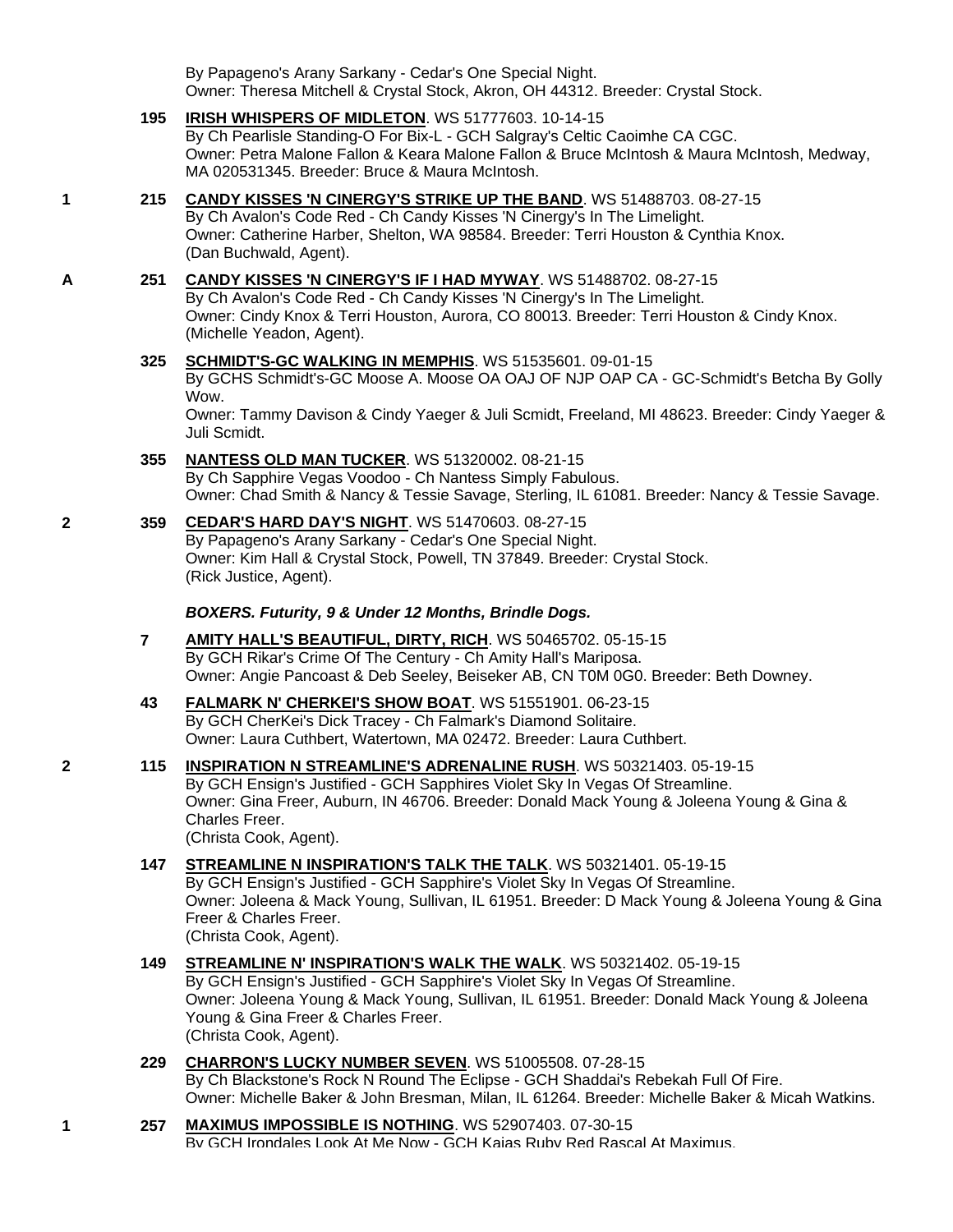Owner: Lloyd Dissinger & Dolores Dissinger, Cincinnati, OH 45248. Breeder: Lloyd Dissinger & Dolores Dissinger & Terry Smith.

- (Wendy Bettis, Agent).
- **3 267 [KT'S FRIENDLY PERSUASION](http://infodog.com/my/drlookup2.htm?makc=WS%2050920504&mdog=KT%27s+Friendly+Persuasion&wins=all)**. WS 50920504. 06-25-15 By Ch Encore's Judgment Day - Ch KT's Creme De Cacao. Owner: Lynn Schaefer & Sue Driscoll, Belvidere, IL 61008. Breeder: Sue Driscoll & Lynn Schaefer. (Tessie Savage, Agent).
- **4 271 [LISTON'S THANK GOD I'M A COUNTRY BOY](http://infodog.com/my/drlookup2.htm?makc=WS%2051331401&mdog=Liston%27s+Thank+God+I%27m+A+Country+Boy&wins=all)**. WS 51331401. 07-17-15 By Liston's Rocky Mountain High - Liston's Saavik Jumpin High Metzger. Owner: Tony & Lisa Spohn & San Bowman, Summerfield, FL 34491. Breeder: Lisa Spohn. (Kim Palvacca, Agent).
	- **283 [CAN-CIA AND MCCOY'S MASK RIDER](http://infodog.com/my/drlookup2.htm?makc=WS%2051156602&mdog=Can-Cia+And+McCoy%27s+Mask+Rider&wins=all)**. WS 51156602. 07-10-15 By GCH Marburl And Illyrian's Lone Ranger - GCH McCoy & Can-Cia's Cross My Hart. Owner: Larry McCoy & Sherry Canciamille, Rockford, IL 61101. Breeder: Sherry Canciamille & Joanne Kaiser & Katharina Gatz & Larry McCoy.
	- **289 [STREAMLINES PURSUE THE ENEMY](http://infodog.com/my/drlookup2.htm?makc=WS%2050344901&mdog=Streamlines+Pursue+The+Enemy&wins=all)**. WS 50344901. 05-14-15 By Ch Encores Ferrari - Ch Streamlines Sweet Temptation. Owner: Christina Soria & Joleena Young, Lake Station, IN 46405. Breeder: Mack & Joleena Young. (Neal Wells, Agent).
	- **363 [CHARRON N SHADDAI'S SUNSHINE N WHISKEY](http://infodog.com/my/drlookup2.htm?makc=WS%2051005502&mdog=Charron+N+Shaddai%27s+Sunshine+N+Whiskey&wins=all)**. WS 51005502. 07-28-15 By Ch Blackstone Rock'n Round The Eclipse - GCH Shaddai's Rebekah Full Of Fire. Owner: Katrina West & Michelle Baker, Rockford, IL 61102. Breeder: Michelle Cramblett & Micah Watkins.
	- **381 [KT'S TRAILBLAZER](http://infodog.com/my/drlookup2.htm?makc=WS%2050920505&mdog=KT%27s+Trailblazer&wins=all)**. WS 50920505. 06-25-15 By Ch Encore's Judgment Day - Ch KT'S Creme De Cacao. Owner: Lynn Schaefer & Robert & Angela Kunze & Sue Driscoll, Belvidere, IL 61008. Breeder: Sue Driscoll & Lynn Schaefer.

*BOXERS. Futurity, 9 & Under 12 Months, Fawn Dogs.*

- **71 [HI DESERT N MEPHISTO'S GAME CHANGER](http://infodog.com/my/drlookup2.htm?makc=WS%2050959201&mdog=Hi+Desert+N+Mephisto%27s+Game+Changer&wins=all)**. WS 50959201. 08-02-15 By Ch Hi Desert Bend It Like Beckham - Ch Hi Desert N Mephisto's Lolapalooza. Owner: Lauri Travis & Michelle Yeadon, Burns, OR 97720. Breeder: Lauri Travis & Michelle Yeadon.
- **1 113 [CH LA PAWZ' UPTOWN FUNK YOU UP](http://infodog.com/my/drlookup2.htm?makc=WS%2050378405&mdog=Ch+La+Pawz%27+Uptown+Funk+You+Up&wins=all)**. WS 50378405. 05-12-15 By GCH Irondale's Look At Me Now - GCH La Pawz Good Luck Charlee. Owner: Michelle Allen & Stephane Adams, Quartzsite, AZ 85346. Breeder: Michelle Allen & Stephane Adams.
	- **131 [CH IRONDALE'S FORGED IN FIRE](http://infodog.com/my/drlookup2.htm?makc=WS%2050378402&mdog=Ch+Irondale%27s+Forged+In+Fire&wins=all)**. WS 50378402. 05-12-15 By GCH Irondale's Look At Me Now - GCH La Pawz Good Luck Charlee CGC. Owner: James Bettis & Wendy Bettis, Riverside, CA 92508. Breeder: Michelle Allen & Stephanie Adams.
	- **179 [ESOTO AND MARBURL'S RIO BRAVO AT LADI LUCK](http://infodog.com/my/drlookup2.htm?makc=WS%2051647801&mdog=Esoto+And+Marburl%27s+Rio+Bravo+At+Ladi+Luck&wins=all)**. WS 51647801. 06-13-15 By GCH Illyrian And Marburl's Hail To The Chief - Ch Run Run. Owner: Shelli McGregor & Mary Frances Burleson & Abner Mercado, Blair, NE 68008. Breeder: Abner Mercado & Mary Frances Burleson. (Lori McClain Ferguson, Agent).
- **4 185 [GALAROC 'N HIGH RIDGE'S GOLDEN VENDETTA](http://infodog.com/my/drlookup2.htm?makc=WS%2050570406&mdog=Galaroc+%27N+High+Ridge%27s+Golden+Vendetta&wins=all)**. WS 50570406. 06-23-15 By GCH Maxl's Stay Gold - Vendeta's Charmed I'm Sure. Owner: Dawn Mancine & Michelle Rocca & Donna Galante, Nolanville, TX 76559. Breeder: Debra Henkle. (Lori McClain Ferguson, Agent).

**2 213 [TENEBO'S BOOMTOWN BUCK](http://infodog.com/my/drlookup2.htm?makc=WS%2051011008&mdog=Tenebo%27s+Boomtown+Buck&wins=all)**. WS 51011008. 08-06-15 By Ch Avalon's Code Red - Tenebo's Sparkle Plenty At Pineridge. Owner: Janice Solas & Christopher Baldasaro, Las Vegas, NV 89139. Breeder: Christopher Baldasaro. (Dan Buchwald, Agent).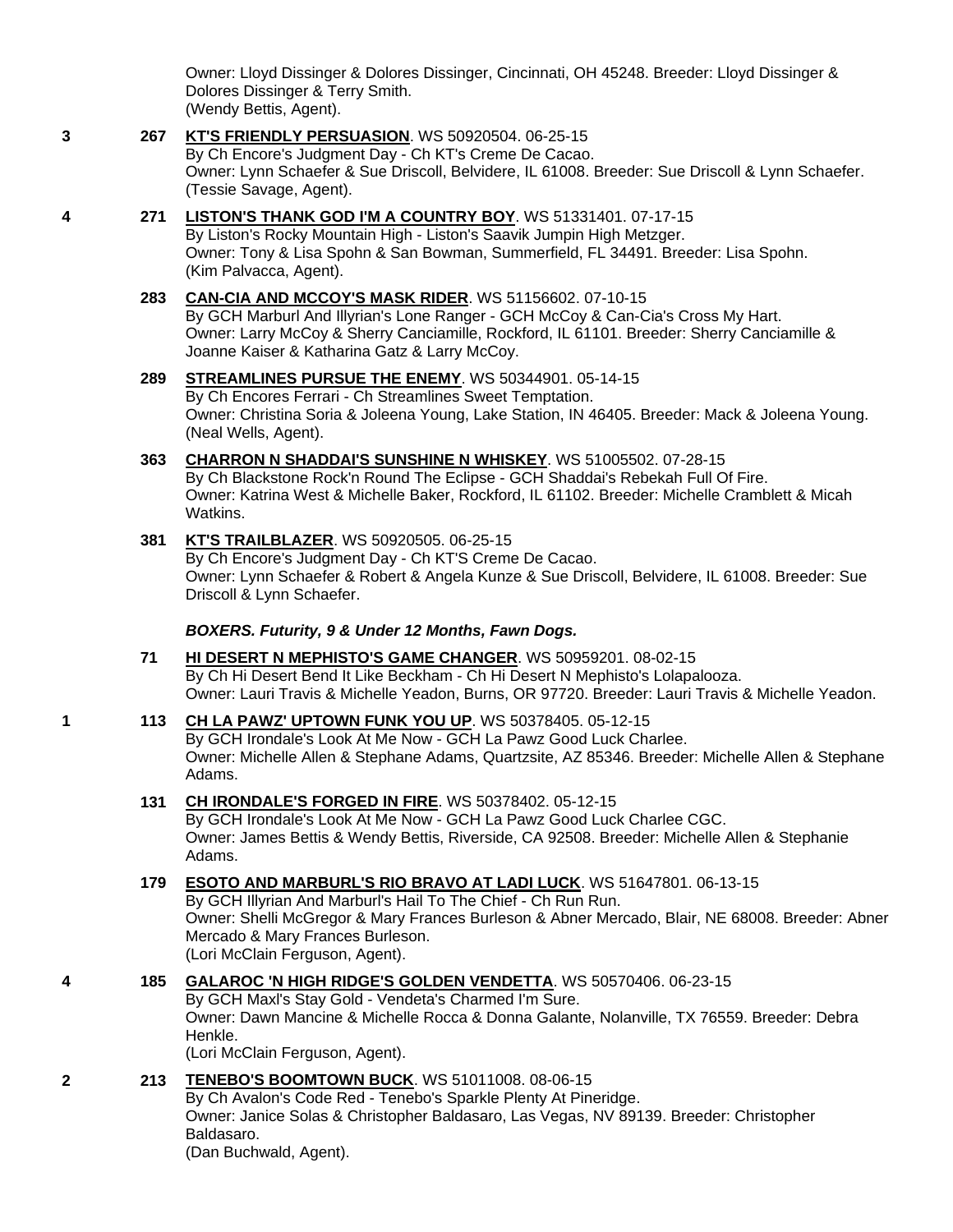## **JUDG 219 [4M'S BOYS ROUND HERE](http://infodog.com/my/drlookup2.htm?makc=WS%2051377708&mdog=4M%27s+Boys+Round+Here&wins=all)**. WS 51377708. 08-09-15

By GCH CherKei's Dick Tracey - GCH CinniBon N 4M's Shameless. Owner: Alfred Rodriguez, Richmond, TX 77469. Breeder: Alfred & Suzanne Rodriguez & Bonnie Wagaman.

(Michael Shepherd, Agent).

## **225 ['HI-TECH DUFFY'S SEMPER FI AT MARBURL](http://infodog.com/my/drlookup2.htm?makc=WS%2051297001&mdog=%27Hi-Tech+Duffy%27S+Semper+Fi+At+MarBurl&wins=all)**. WS 51297001. 05-22-15

By Ch Marburl's Hidalgo - Ramasun's Francesca. Owner: Mary Lou Duffy & Mary Frances Burleson & Gail Alix & Kimberly Calvacca, Pleasant Valley, NY 12569. Breeder: Gail Alix & Tim Alix & Kim Pastella Calvacca & Zoila Truesdale.

# **245 [HI-TECH'S MILLENIUM FALCON](http://infodog.com/my/drlookup2.htm?makc=WS%2052172101&mdog=Hi-Tech%27s+Millenium+Falcon&wins=all)**. WS 52172101. 06-26-15

By Ch Hi-Tech's Freddie Mac - Mi-T's Mafia Princess. Owner: Dr & Mrs William Truesdale & Donna Lauricella, Seekonk, MA 02771. Breeder: Owners. (Kimberly Calvacca, AKC Registered Handler AKC).

#### **255 [MAXIMUS JUST DO IT](http://infodog.com/my/drlookup2.htm?makc=WS%2052907401&mdog=Maximus+Just+Do+It&wins=all)**. WS 52907401. 07-30-15

By GCH Irondales Look At Me Now - GCH Kajas Ruby Red Rascal At Maximus. Owner: Lloyd Dissinger & Dolores Dissinger, Cincinnati, OH 45248. Breeder: Lloyd Dissinger & Dolores Dissinger & Terry Smith. (Wendy Bettis, Agent).

## **265 [CAN-CIA N MARBURL'S THE LAST OUTLAW](http://infodog.com/my/drlookup2.htm?makc=WS%2051156603&mdog=Can-Cia+N+Marburl%27s+The+Last+Outlaw&wins=all)**. WS 51156603. 07-10-15

By GCH Marburl And Illyrian's Lone Ranger - GCH McCoy's And Can-Cia's Cross My Hart. Owner: Mary Frances Burleson & Karen Mott & Sherry Canciamille, Rockford, IL 61101. Breeder: Sherry Canciamille & Joanne Kaiser & Katharina Gatz & Larry McCoy.

## **3 299 [JUST-A-WYN'S BURNIN' RUBBER](http://infodog.com/my/drlookup2.htm?makc=WS%2051137701&mdog=Just-A-Wyn%27s+Burnin%27+Rubber&wins=all)**. WS 51137701. 06-13-15

By GCH Just-A-Wyn's Ding Time At Heartacres - GCH Just-A-Wyn's Ferocious Ferrari. Owner: Mary Lynn & Ashley Wynieski & Tammy Zook, Elyria, OH 44035. Breeder: Mary Lynn & Ashley Wynieski & Tammy Zook & Matthew Dukles.

#### **307 [COPPERMYST KISS OF MAGIC](http://infodog.com/my/drlookup2.htm?makc=WS%2050392109&mdog=CopperMyst+Kiss+Of+Magic&wins=all)**. WS 50392109. 06-06-15 By Ch Belco's Kiss My Grizz - CopperMyst Bring Back The Magic AX MXJ OF CAX CGC.

Owner: Margaret Magoffin, Penfield, NY 14526. Breeder: Margaret Magoffin. (Beth Coviello-Davis, Agent).

#### *BOXERS. Futurity, 12 & Under 15 Months, Brindle Dogs.*

## **35 [BLUECOLLAR'S EAT MY DUST](http://infodog.com/my/drlookup2.htm?makc=WS%2050017701&mdog=Bluecollar%27s+Eat+My+Dust&wins=all)**. WS 50017701. 03-01-15

By GCH Faerdorn Dust Buster - GCH Bluecollar's Untamed Heart Of Texan. Owner: Daniel Still & Wendy Still, San Antonio, TX 78209. Breeder: Daniel & Wendy Still. (Michael Shepherd, Agent).

#### **141 [PHEASANT HOLLOW'S ONE FOR THE MONEY WITH MASUE](http://infodog.com/my/drlookup2.htm?makc=WS%2050665001&mdog=Pheasant+Hollow%27s+One+For+The+Money+With+Masue&wins=all)**. WS 50665001. 03-29-15 By Ch Pheasant Hollow's "N" Masue's Man Of Steal - Ch Pheasant Hollow's Black Label With Masues. Owner: Cheryl & Tim Emerson & Kerry & Allison Jones, Salem, OR 97317. Breeder: Sue Tolbert &

Doug A Tolbert & Kerry Jones & Allison Jones. (Handler: Michelle Yeadon).

#### **3 155 [HILLYARD N ABLAZE SPELLBINDER](http://infodog.com/my/drlookup2.htm?makc=WS%2049482601&mdog=Hillyard+N+Ablaze+Spellbinder&wins=all)**. WS 49482601. 02-21-15

By GCH Berlane N JEMS Just One Look - Ch Hillyard N Ablaze Put A Spell On You. Owner: Carrie Raney & Chelsey Waldvogel & Sherri Lomas, Spokane, WA 99208. Breeder: Carrie Raney & Chelsey Waldvogel. (Cheryl Jennings, Agent).

# **191 [ANSCHA-HAPPY TAIL'S YOU DON'T KNOW JACK](http://infodog.com/my/drlookup2.htm?makc=WS%2049874001&mdog=Anscha-Happy+Tail%27s+You+Don%27t+Know+Jack&wins=all)**. WS 49874001. 04-04-15

By GCH Shadigee's Calculated Risk - GCH Cimarron's Do You Know The Muffin Man. Owner: Ann Schach & Kim Schach & Amy C Bieri, West Burlington, IA 52655. Breeder: Ann Schach & Kim Schach & Amy C Bieri. (Amy C. Bieri, Agent).

## **1 261 [4M N CHERKEI'S DREAM ON](http://infodog.com/my/drlookup2.htm?makc=WS%2049861405&mdog=4M+N+CherKei%27s+Dream+On&wins=all)**. WS 49861405. 02-20-15

By GCH CherKei's Dick Tracey - Besten's Cinch & Cinderella's Dreams CA. Owner: Alfred Rodriguez, Richmond, TX 77469. Breeder: Suzanne Rodriguez.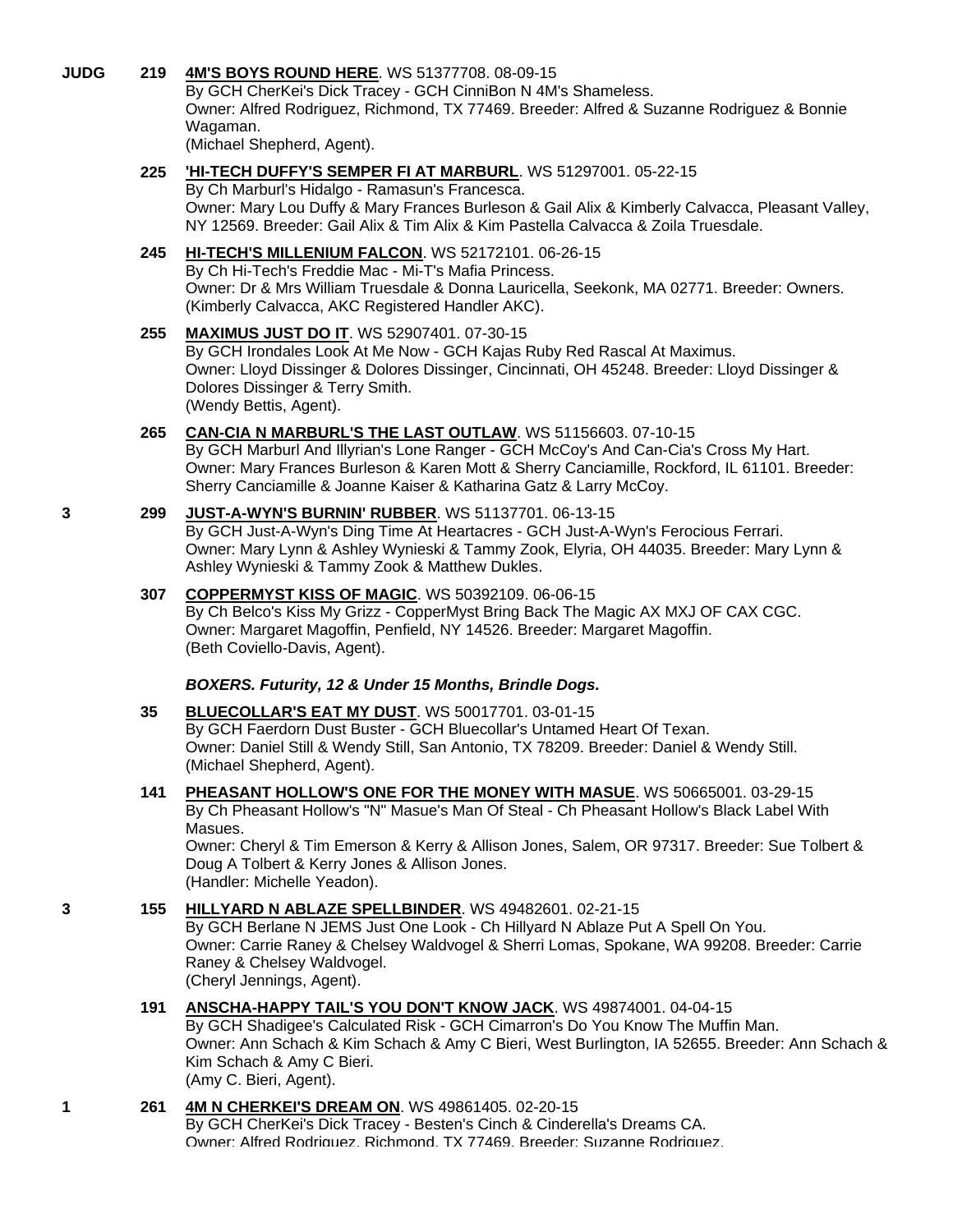(Michael Shepherd, Agent).

## **4 371 [UPSTREAMS BACK IN BLACK](http://infodog.com/my/drlookup2.htm?makc=WS%2049819001&mdog=Upstreams+Back+In+Black&wins=all)**. WS 49819001. 03-01-15

By Bravo's Over An Over Again - Upstreams Buffy The Vampire Slayer. Owner: Suzie Campbell & Joyce Campbell & Jean Salmon, Oklahoma City, OK 73114. Breeder: Jean Salmon.

## **2 399 [SUNCHASE'S TRADE SECRET BN CGCA](http://infodog.com/my/drlookup2.htm?makc=WS%2049906102&mdog=Sunchase%27s+Trade+Secret+BN+CGCA&wins=all)**. WS 49906102. 03-03-15

By Ch Happy Tail's Kit Kat Saves The Day And Steals A Heart - Sunchase's Smoke And Mirrors. Owner: Tracy Hendrickson & Rhoda Brouillette, Broken Arrow, OK 74012. Breeder: Owners. (Lori Ferguson, Agent).

*BOXERS. Futurity, 12 & Under 15 Months, Fawn Dogs.*

#### **95 [BRIANTE'S SIMPLY OUTRAGEOUS](http://infodog.com/my/drlookup2.htm?makc=WS%2051364402&mdog=Briante%27s+Simply+Outrageous&wins=all)**. WS 51364402. 03-07-15 By Ch Rockett's Red Glare - GCH Indigo's Dolce & Gabbana On Madison Ave RN. Owner: Tammy Ranta, Gibbons AB, CN T0A 1N0. Breeder: Tammy Ranta.

- **97 [ENCORE'S GALACTICA](http://infodog.com/my/drlookup2.htm?makc=WS%2050710103&mdog=Encore%27s+Galactica&wins=all)**. WS 50710103. 05-04-15 By Avalon's Justice Of Windsong - GCH Encore's Over The Moon. Owner: Jenae La-Ree Sinclair & Cheryl A Cates, Sultan, WA 98294. Breeder: Jan Mumford & Cheryl A Cates. (Michelle Yeadon, Agent).
- **101 [ENCORE'S GENGHIS KHAN](http://infodog.com/my/drlookup2.htm?makc=WS%2050710102&mdog=Encore%27s+Genghis+Khan&wins=all)**. WS 50710102. 05-04-15 By Avalon's Justice Of Windsong - GCH Encore's Over The Moon. Owner: Jan Mumford & Cheryl Cates, Hyannis Port, MA 02647. Breeder: Cheryl A Cates & Jan Mumford. (Michael Shepherd, Agent).
- **4 133 [IRONDALE'S NEVER SAY NEVER](http://infodog.com/my/drlookup2.htm?makc=WS%2050386005&mdog=Irondale%27s+Never+Say+Never&wins=all)**. WS 50386005. 05-06-15 By Ch Irondale N Miroca's Chiseled In Stone - Ch Irondale's Set Fire To The Rain. Owner: James & Wendy Bettis, Riverside, CA 92508. Breeder: Linda Smith & Wendy Bettis.
- **1 193 [INDIGO'S BLUE ANGEL'S FLYING ACE](http://infodog.com/my/drlookup2.htm?makc=WS%2050034602&mdog=Indigo%27s+Blue+Angel%27s+Flying+Ace&wins=all)**. WS 50034602. 03-22-15 By GCH Illyrian And Marbuls Hail To The Chief - GCH Indigo's Wyning The Gold. Owner: Lynn Cooch & Diane Monson, Anoka, MN 55303. Breeder: Lynn Cooch & Diane Monson. (Lori McClain Ferguson, Agent).
	- **305 [EREBOR'S EVOLVING JOURNEY V DAVIDSON](http://infodog.com/my/drlookup2.htm?makc=WS%2049972803&mdog=Erebor%27s+Evolving+Journey+V+Davidson&wins=all)**. WS 49972803. 02-26-15 By GCH Raklyns Elytes Alex In Pinstripes V Shilo - Shadow's Empress Of China. Owner: LaRelle Clark & Debbie Struff & Karen Quagliana, Davidsonville, MD 21035. Breeder: Elizabeth Reynolds Lupo & Colin Hand & Liz Sullivan. (Debbie Struff, AKC Registered Handler).
- **2 345 [EREBOR'S AN UNEXPECTED JOURNEY](http://infodog.com/my/drlookup2.htm?makc=WS%2049972802&mdog=Erebor%27s+An+Unexpected+Journey&wins=all)**. WS 49972802. 02-26-15 By GCH Raklyns Elytes Alex In Pinstripes V Shilo - Shadow's Empress Of China. Owner: Elizabeth Reynolds Lupo & Colin Hand, Lincoln, MA 01773. Breeder: Elizabeth Reynolds Lupo & Colin Hand & Liz Sullivan. (Debbie Struff, AKC Registered Handler).
- **3 347 [HI-TECH DASSIN FUTURISTIC AT DRACO](http://infodog.com/my/drlookup2.htm?makc=WS%2053049402&mdog=Hi-Tech+Dassin+Futuristic+At+Draco&wins=all)**. WS 53049402. 04-27-15 By Ch Hi-Tech's Back To The Future - GCH Draco Greets Dassin W Fourbears. Owner: Dr & Mrs William C Truesdale & J Vergnetti & W Sammett & J Pinzon, Seekonk, MA 02771. Breeder: Owners. (Kimberly Calvacca, AKC Registered Handler AKC).

## *BOXERS. Futurity, 15 & Under 18 Months, Brindle Dogs.*

- **3 163 [CH BREHO SOME LEGENDS ARE TOLD](http://infodog.com/my/drlookup2.htm?makc=WS%2048953303&mdog=Ch+Breho+Some+Legends+Are+Told&wins=all)**. WS 48953303. 12-14-14 By Ch Marburl's Hidalgo - GCH Breho Fortuity Shared Treasure RN CGC RATO. Owner: Brenda Stuckey & Theresa Galle, Jonesboro, LA 71251. Breeder: Brenda Stuckey & Theresa Galle & June Sutherlin DVM.
- **1 189 [JUST-A-WYN'S SHIFTIN' GEARS](http://infodog.com/my/drlookup2.htm?makc=WS%2049739605&mdog=Just-A-Wyn%27s+Shiftin%27+Gears&wins=all)**. WS 49739605. 01-30-15 By GCH Just-A Wyn's Ding Time At Heartacres - Ch Just-A-Wyn's Luv Bug II. Owner: P Bowser-Hutchins & D Hutchins & M L Wynieski & A Wynieski, Holly, MI 48442. Breeder: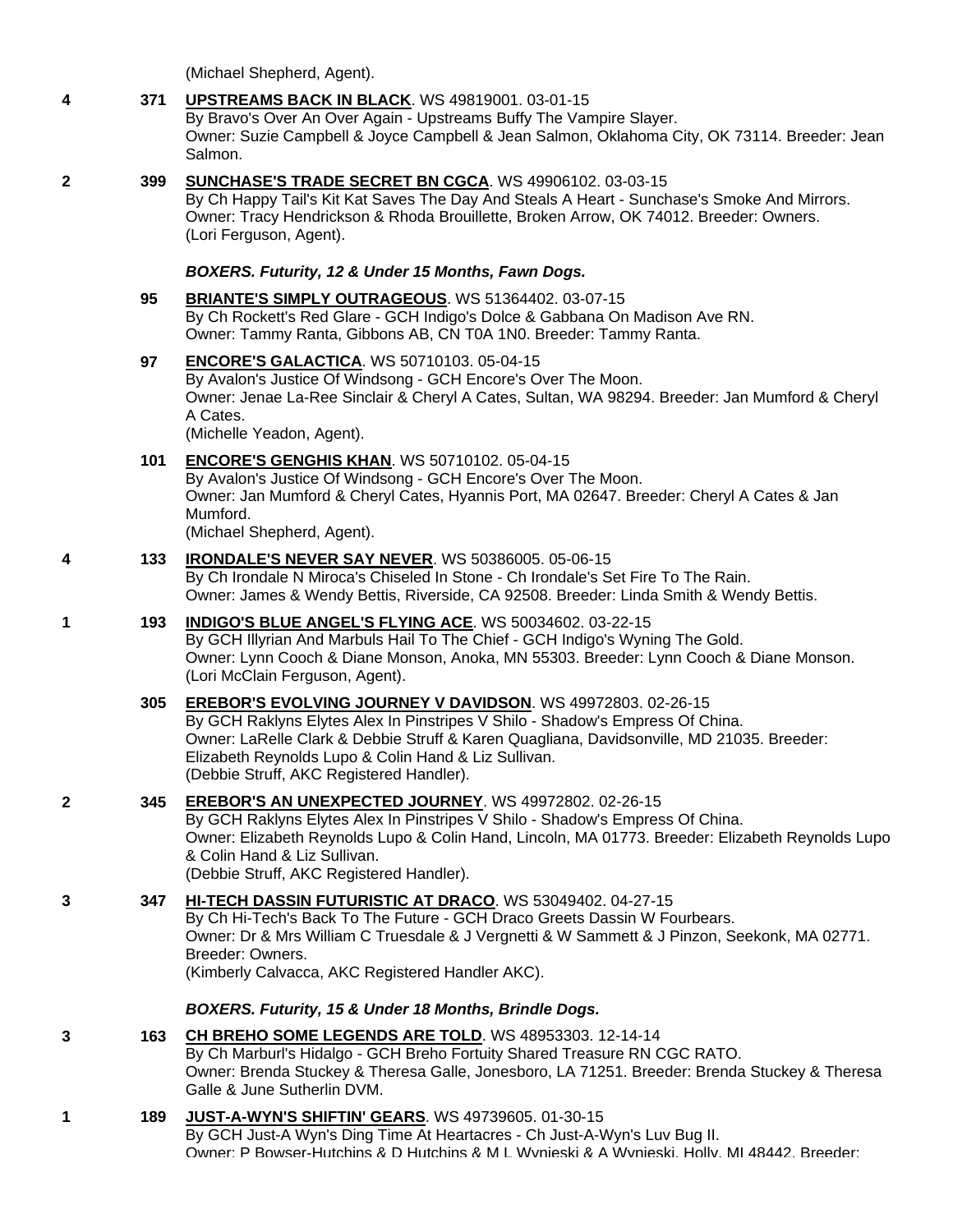Mary Lynn Wynieski & Ashley Wynieski.

- **2 295 [CH JUST-A-WYN'S SLICK BLACK CADILLAC](http://infodog.com/my/drlookup2.htm?makc=WS%2049739601&mdog=Ch+Just-A-Wyn%27s+Slick+Black+Cadillac&wins=all)**. WS 49739601. 01-30-15 By GCH Just-A-Wyn's Ding Time At Heartacres - Ch Just-A-Wyn's Luv Bug. Owner: Mary Lynn & Ashley Wynieski & Tammy Zook, Elyria, OH 44035. Breeder: Mary Lynn & Ashley Wynieski & Tammy Zook.
- **4 367 [TREASURES STONED N LUV WITH BLUE MONDAY](http://infodog.com/my/drlookup2.htm?makc=WS%2049378002&mdog=Treasures+Stoned+N+Luv+With+Blue+Monday&wins=all)**. WS 49378002. 01-01-15 By Ch Blue Monday's Bounty Hunter - Ch Treasures Journey From Crooked Creek. Owner: Timothy McCormack & Bryan McMillen & Kim Hall & Thomas Colucci, Mount Juliet, TN 37122. Breeder: Tim McCormack & Bryan McMillen & Kim Hall.
	- **383 [ENCORE'S DARK HORSE @ GLENMERE](http://infodog.com/my/drlookup2.htm?makc=WS%2049975203&mdog=Encore%27s+Dark+Horse+@+Glenmere&wins=all)**. WS 49975203. 12-27-14 By Avalon's Justice Of Windsong - Ch Encore's Notoriety. Owner: Michael Graves & Justin Kirkman & Pamela Holzapfel, Ripley, MS 38663. Breeder: Pamela Holzapfel & Cheryl A Cates. (Rick Justice, Agent).

#### *BOXERS. Futurity, 15 & Under 18 Months, Fawn Dogs.*

- **2 67 [HARLYN N TALISMAN'S THE MIGHTY QUINN](http://infodog.com/my/drlookup2.htm?makc=WS%2049355301&mdog=Harlyn+N+Talisman%27s+The+Mighty+Quinn&wins=all)**. WS 49355301. 02-09-15 By Ch Brandiwine If By Chance At Minstrel - Ch Big Rock's Candy Mountain. Owner: Carol S McGuire, Nokesville, VA 20181. Breeder: C McGuire & V Shames.
- **1/BJF 135 [CH IRONDALE'S JUST A GOOD OLE BOY](http://infodog.com/my/drlookup2.htm?makc=WS%2049996802&mdog=Ch+Irondale%27s+Just+A+Good+Ole+Boy&wins=all)**. WS 49996802. 02-10-15 By Ch Murbe Chew Irondale Just Josh - GCH Fantom's Power Play Goal. Owner: Wendy Bettis, Riverside, CA 92508. Breeder: James & Wendy Bettis & M & S Hemsath.
	- **159 [BREHO YOU WILL REMEMBER ME @ MARBURL](http://infodog.com/my/drlookup2.htm?makc=WS%2048953302&mdog=Breho+You+Will+Remember+Me+@+Marburl&wins=all)**. WS 48953302. 12-14-14 By Ch Marburl's Hidalgo - GCH Breho Fortuity Shared Treasure RN CGC RATO. Owner: Theresa Galle & Robert Chaffin & Taylor Chaffin & Brenda Stuckey, Jonesboro, LA 71251. Breeder: Brenda Stuckey & Theresa Galle & June Sutherlin DVM.

#### **3 161 [CH BREHO AS YOU WISH](http://infodog.com/my/drlookup2.htm?makc=WS%2048953304&mdog=Ch+Breho+As+You+Wish&wins=all)**. WS 48953304. 12-14-14

By Ch Marburl's Hidalgo - GCH Breho Fortuity Shared Treasure RN CGC RATO. Owner: Brenda Stuckey & Theresa Galle, Jonesboro, LA 71251. Breeder: Brenda Stuckey & Theresa Galle & June Sutherlin DVM.

#### **4 177 [LAZY K N ENSIGN'S GREAT EXPECTATIONS](http://infodog.com/my/drlookup2.htm?makc=WS%2050334501&mdog=Lazy+K+N+Ensign%27s+Great+Expectations&wins=all)**. WS 50334501. 12-16-14

By Ch Capri's Woods End Spellcaster - Ch Lazy K's Dolci Baci. Owner: Sue Gubernatis & Annette Clark, Forest Hill, MD 21050. Breeder: Sue Gubernatis & Annette Clark.

(Debbie Struff, AKC Registered Handler).

- **361 [RED FERN AIN'T NO OTHER MAN](http://infodog.com/my/drlookup2.htm?makc=WS%2049866203&mdog=Red+Fern+Ain%27t+No+Other+Man&wins=all)**. WS 49866203. 11-26-14 By GCH Tybrushe's Sultan Of Swing - GCH KrisMyth's Spirit At Red Fern. Owner: Rick Scherer, Tampa, FL 33611. Breeder: Rick Scherer. (Beth Coviello-Davis, Agent).
- **365 [TREASURES STILL THEY RYDE WITH BLUE MONDAY](http://infodog.com/my/drlookup2.htm?makc=WS%2049378005&mdog=Treasures+Still+They+Ryde+With+Blue+Monday&wins=all)**. WS 49378005. 01-01-15 By Ch Blue Monday's Bounty Hunter - Ch Treasures Journey From Crooked Creek. Owner: Timothy McCormack & Bryan McMillen & Kim Hall & Cliff Hall, Mount Juliet, TN 37122. Breeder: Timothy McCormack & Bryan McMillen & Kim Hall.

## *BOXERS. Futurity, 6 & Under 9 Months, Brindle Bitches.*

- **14 [SUMMIT ASH NOTELL MOTEL](http://infodog.com/my/drlookup2.htm?makc=WS%2051290301&mdog=Summit+Ash+Notell+Motel&wins=all)**. WS 51290301. 08-28-15 By GCH Shadigee's Sequel To Legends - Ch Summit Ash By Design. Owner: Patricia Boyd, Palm Beach Gardens, FL 33418. Breeder: Patricia B Boyd. (Deb Struff, Agent).
- **A 30 [DORADO DIRTY BLONDE IN SUMMER](http://infodog.com/my/drlookup2.htm?makc=CU%20633432&mdog=Dorado+Dirty+Blonde+In+Summer&wins=all)**. CU 633432. 10-21-15 By Ch Shadigee's Protege - Ch Dorado's Said In Silver. Owner: Josie O'Reilly, Edmonton AB, CN T6G 0B8. Breeder: Karen Knox. (Lori Ferguson, Agent).
	- **114 [RYZINGSTAR'S MILLION DOLLAR BABY](http://infodog.com/my/drlookup2.htm?makc=WS%2052205201&mdog=Ryzingstar%27s+Million+Dollar+Baby&wins=all)**. WS 52205201. 11-08-15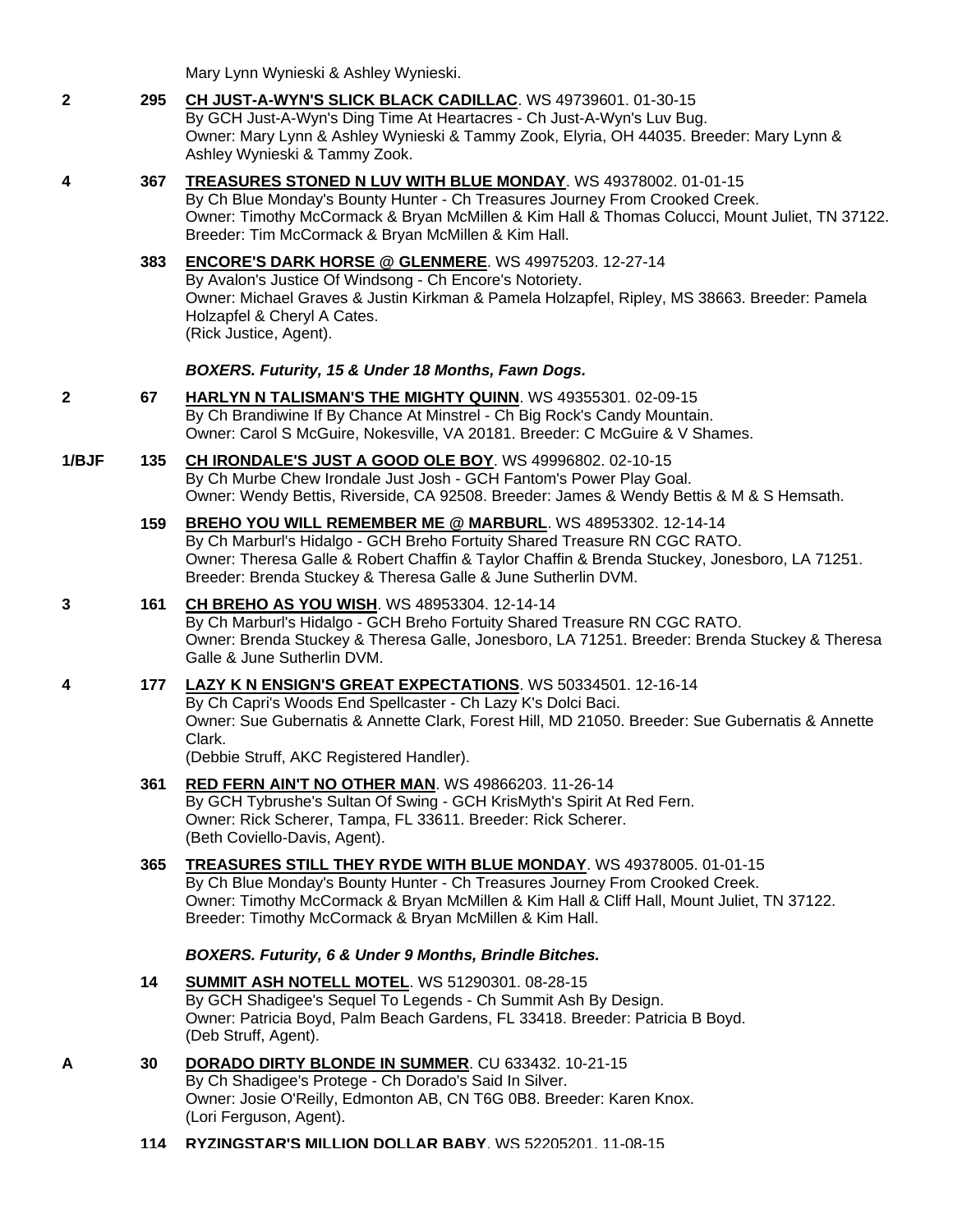By GCH Shadigee's Swquel To Legends - Ch Ryzingstar-Tesoro Que Viva. Owner: Patricia Healy & Howard Engel, Brighton, CO 80603. Breeder: Howard Engel & Patricia Healy.

- **238 [HARMSON N STANDING-O A BROTHERS LOVE AT REDZONE](http://infodog.com/my/drlookup2.htm?makc=WS--5195603&mdog=Harmson+N+Standing-O+A+Brothers+Love+At+Redzone&wins=all)**. WS--5195603. 09-13-15 By Ch Shilo's Barrow Gang's Most Wanted At Raklyn - GCH Hamrnosn N'Standing-O Crazy In Love. Owner: Joseph Eppolito & Kathy McCarthy, Bridgewater, NH 03222. Breeder: Kathy McCarthy & Pamela Shaw George. (Debbie Struff, AKC Registered Handler).
- **4 276 [SUMMIT ASH BARRISTER'S KNIGHT OUT](http://infodog.com/my/drlookup2.htm?makc=WS%2051290303&mdog=Summit+Ash+Barrister%27s+Knight+Out&wins=all)**. WS 51290303. 08-28-15 By GCH Shadigee's Sequel To Legends - Ch Summit Ash By Design. Owner: Michael & Michele Fasano, Woodbury, CT 06798. Breeder: Patricia A Boyd. (Marianne Conti, AKC Registered Handler).
- **3 278 [HARMSON N STANDING-O THE LOVE OF A BROTHER](http://infodog.com/my/drlookup2.htm?makc=WS%2051956602&mdog=Harmson+N+Standing-O+The+Love+Of+A+Brother&wins=all)**. WS 51956602. 09-13-15 By Ch Shilo's Barrow Gang's Most Wanted At Raklyn - GCH Harmson N Standing-O Crazy Love. Owner: Karen Klutz & Kathy McCarthy, Wilmington, MA 01887. Breeder: Kathy McCarthy & Pamela Shaw-George.

(Debbie Struff, AKC Registered Handler).

- **282 [HARMSON N STANDING-O P.S. BROTHER I LOVE YOU](http://infodog.com/my/drlookup2.htm?makc=WS%2051957601&mdog=Harmson+N+Standing-O+P.S.+Brother+I+Love+You&wins=all)**. WS 51957601. 09-13-15 By Ch Shilo's Barrow Gang's Standing-O Crazy Love - GCH Harmson N Standing-O Crazy Love. Owner: Kathy McCarthy & Pamela Shaw-George, Wilmington, MA 01887. Breeder: Kathy McCarthy & Pamela Shaw-George. (Debbie Struff, AKC Registered Handler).
- **2 318 [HAPPY TAIL'S PRAIRIE HILLS PISTOLS AND ROSES](http://infodog.com/my/drlookup2.htm?makc=WS%2051347408&mdog=Happy+Tail%27s+Prairie+Hills+Pistols+And+Roses&wins=all)**. WS 51347408. 09-21-15 By GCH Happy Tail's Kit Kat Saves The Day & Steals A Heart - Ch Happy Tail's Faith, Trust & Pixie Dust.

Owner: Alyson Essington & Amy Bieri, Port Barrington, IL 60010. Breeder: Eugenia Koshiol & Lori McClain Amy Bieri.

#### **1 368 [TRIPLE CROWN'S OFF AND RUNNING](http://infodog.com/my/drlookup2.htm?makc=WS%2051844605&mdog=Triple+Crown%27s+Off+And+Running&wins=all)**. WS 51844605. 10-20-15

By GCH Shadigee's Sequel To Legends - Ch Talleyrand's Photo Finish At Triple Crown OA OAJ. Owner: Ann Campbell, Knoxville, TN 37914. Breeder: Trish Alexander & Cathy Sylvester. (Michael Shepherd, Agent).

**438 [FALMARK'S DIAMOND DIVA AT DUNNFORD](http://infodog.com/my/drlookup2.htm?makc=WS%2052391503&mdog=Falmark%27s+Diamond+Diva+At+Dunnford&wins=all)**. WS 52391503. 10-04-15 By Falmark's Diamond Mine - Falmark's Thin Lizzie. Owner: Sandi Dunn & Laura Cuthbert, Loveland, OH 45140. Breeder: Laura Cuthbert.

#### *BOXERS. Futurity, 6 & Under 9 Months, Fawn Bitches.*

- **12 [SHEARER WINSTAR'S MAGICAL IMPRESSION](http://infodog.com/my/drlookup2.htm?makc=WS%2051767801&mdog=Shearer+Winstar%27s+Magical+Impression&wins=all)**. WS 51767801. 10-14-15 By Ch Ho-Pa's Something Magical - Shearer Mystical Diamond In The Sky. Owner: Teri Underhill & Pamela Shearer, Kenosha, WI 53142. Breeder: Pamela Shearer & Teri Underhill.
- **62 [SHEARER WINSTAR'S WHAT DREAMS ARE MADE OF](http://infodog.com/my/drlookup2.htm?makc=WS%2051767806&mdog=Shearer+Winstar%27s+What+Dreams+Are+Made+Of&wins=all)**. WS 51767806. 10-14-15 By Ch Ho-Pa's Something Magical - Shearer Mystical Diamond In The Sky. Owner: Christine Moffat & Teri Underhill & Pamela Shearer, Lions Head ON, CN N0H 1W0. Breeder: Pamela Shearer & Teri Underhill.
- **64 [SHEARER WINSTAR'S ABRACADABRA AT CALYPSO](http://infodog.com/my/drlookup2.htm?makc=WS%2051767802&mdog=Shearer+Winstar%27s+Abracadabra+At+Calypso&wins=all)**. WS 51767802. 10-14-15 By Ch Ho-Pa's Something Magical - Shearer Mystical Diamond In The Sky. Owner: Nancy Baeten & Barb Barbara Lankford & Teri Underhill & Pamela Shearer, Green Bay, WI 543134533. Breeder: Pamela Shearer & Teri Underhill.

## **3 122 [RICON'S SWEET DREAMS R MADE OF THIS](http://infodog.com/my/drlookup2.htm?makc=WS%2051628602&mdog=Ricon%27s+Sweet+Dreams+R+Made+Of+This&wins=all)**. WS 51628602. 10-12-15

By Ch Envision Who's Cheap Talkin' Now - Ch Ivylane RuffianL Black Moon Rising. Owner: Connie McGill Richardson, Gilmer, TX 75645. Breeder: Connie McGill Richardson. (Tina Starr, Agent).

**152 [IRONDALE'S WALKING ON SUNSHINE](http://infodog.com/my/drlookup2.htm?makc=WS%2051441702&mdog=Irondale%27s+Walking+On+Sunshine&wins=all)**. WS 51441702. 08-31-15 By Ch Irondale N Mircoa's Chiseled In Stone - Ch Symphony's Brand New Day. Owner: Floyd Peterson, Riverside, CA 92507. Breeder: W Bettis & M Smith & R Smith. (James Bettis, Agent).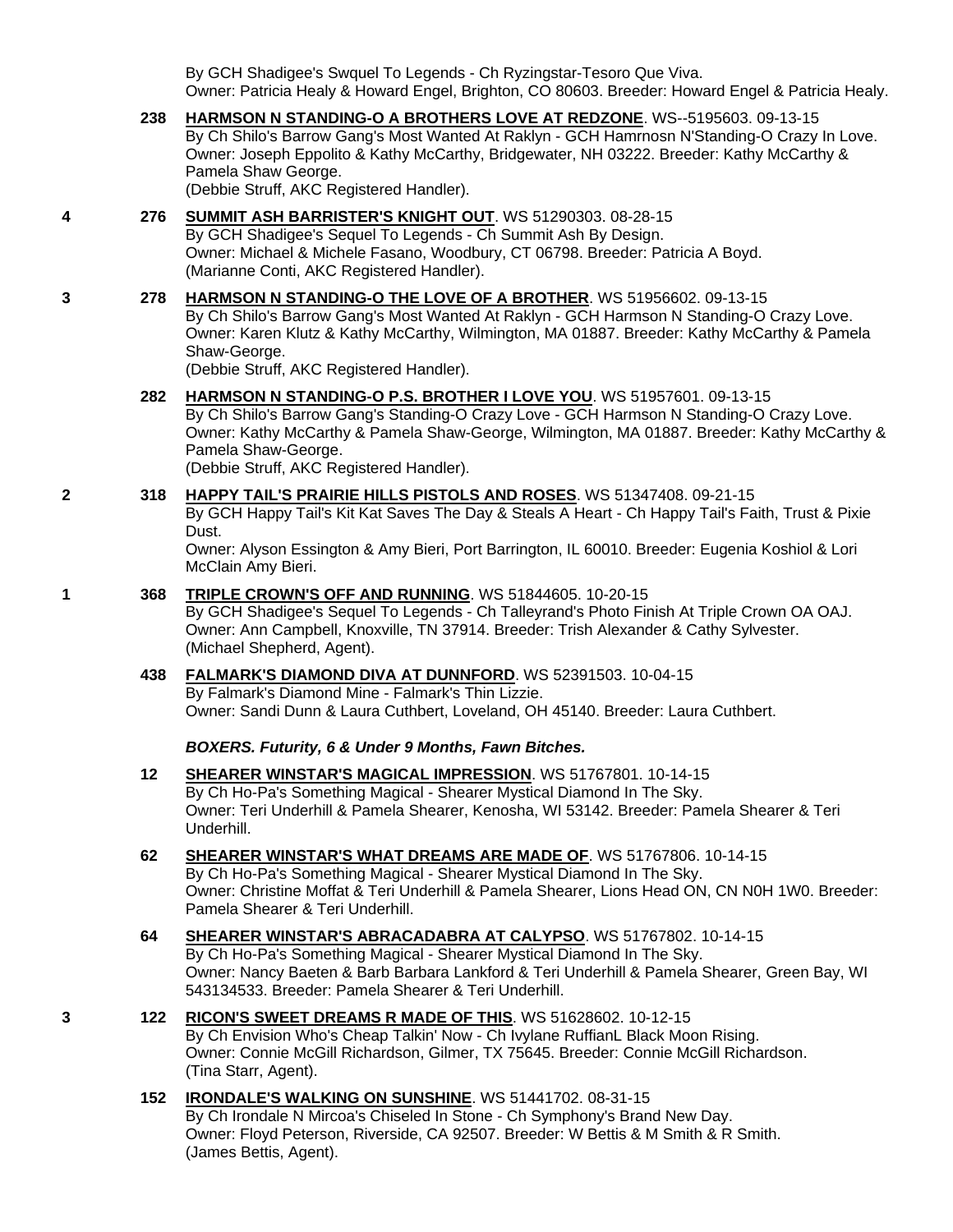## **188 [SKYVIEW AND LL'S ENA GLITTERING STAR](http://infodog.com/my/drlookup2.htm?makc=WS%2051708501&mdog=Skyview+And+LL%27S+Ena+Glittering+Star&wins=all)**. WS 51708501. 10-17-15

By GCH LL And Brus Hill's Louis Vuitton - Ch Skyview's Glitter In The Air. Owner: Susan Mouttas & Alexa Mouttas, Ellington, CT 06029. Breeder: Susan Moutta & Ariana Mouttas.

(Beth Coviello-Davis, Agent).

**2 234 [RAKLYNS SHILO DOG AND BUTTERFLY](http://infodog.com/my/drlookup2.htm?makc=WS%2052128302&mdog=Raklyns+Shilo+Dog+And+Butterfly&wins=all)**. WS 52128302. 11-01-15

By GCH Standing-o"N" Harmson You Made Me Love You - Ch Shilo's Dreamboat Annie At Raklyn. Owner: Debbie Struff & Erin Sposito & Cynthia Deamcis, Bolton, CT 06043. Breeder: Cynthia Deamcis & Debbie Struf & Erin Struff. (Debbie Struff, AKC Registered Handler).

## **1 246 [CINNIBON'S BEDROCK BOMBSHELL](http://infodog.com/my/drlookup2.htm?makc=WS%2051709601&mdog=Cinnibon%27s+Bedrock+Bombshell&wins=all)**. WS 51709601. 10-08-15

By Ch Cinnibon's Know When To Hold'Um - Cinnibon's Sweet Sensation.

Owner: Bonnie Wagaman, Fallbrook, CA 92028. Breeder: Bonnie Wagaman & Nicole Manna.

- **4 308 [IRISH WHISPERS OF MAGNER SHE'S A DOODLE 4 TRIPLE B](http://infodog.com/my/drlookup2.htm?makc=WS%2051777601&mdog=Irish+Whispers+Of+Magner+She%27s+A+Doodle+4+Triple+B&wins=all)**. WS 51777601. 10-14-15 By Ch Pearlisle Standing-O For Bix-L - GCH Salgray's Celtic Caoimhe CA CGC. Owner: Susan Burnett & Rachel Burnett & Marianna Burnett DVM, Ontario, CA 91762. Breeder: Bruce McIntosh & Maura McIntosh.
	- **310 [HAPPY TAILS BLONDE NUGGET](http://infodog.com/my/drlookup2.htm?makc=WS%2051338901&mdog=Happy+Tails+Blonde+Nugget&wins=all)**. WS 51338901. 09-14-15 By GCH Cherkei's Dick Tracey - GCH Jokar's N Happy Tails Blonde Moments.

Owner: Connie Hillquist & Eugenia Koshiol & Amy Bieri, Sycamore, IL 60178. Breeder: Eugenia Koshiol & Amy Bieri.

- **322 [RAKLYNS SHILO N' JOCAR'S CRAZY ON YOU](http://infodog.com/my/drlookup2.htm?makc=WS%2052128301&mdog=Raklyns+Shilo+N%27+JoCar%27s+Crazy+On+You&wins=all)**. WS 52128301. 11-01-15 By GCH Standing-O N' Harmson You Made Me Love You - Ch Shilos Dreamboat Annie At Raklyn. Owner: Carol J Novak, Dunbar, PA 15431. Breeder: Cynthia Deamicis & Debbie Struff & Erin Struff. (Debbie Struff, Agent).
- **330 [BARGARY'S CAN I HAVE THIS DANCE](http://infodog.com/my/drlookup2.htm?makc=WS%2052370004&mdog=Bargary%27s+Can+I+Have+This+Dance&wins=all)**. WS 52370004. 11-03-15 By Ch Bargary's Buried Treasure - Bargary's Ya Gotta Keep Movin' On. Owner: Barbara & Gary Wadge, Lacombe, LA 70445. Breeder: Barbara & Gary Wadge.
- **332 [BARGARY'S WHY DON'T WE JUST DANCE](http://infodog.com/my/drlookup2.htm?makc=WS%2052370003&mdog=Bargary%27s+Why+Don%27t+We+Just+Dance&wins=all)**. WS 52370003. 11-03-15 By Ch Bargary's Buried Treasure - Bargary's Ya Gotta Keep Movin' On. Owner: Barbara & Gary Wadge, Lacombe, LA 70445. Breeder: Barbara & Gary Wadge. (Terri Galle, Agent).
- **334 [BARGARY'S DANCE THE NIGHT AWAY](http://infodog.com/my/drlookup2.htm?makc=WS%2052370002&mdog=Bargary%27s+Dance+The+Night+Away&wins=all)**. WS 52370002. 11-03-15 By Ch Bargary's Buried Treasure - Bargary's Ya Gotta Keep Movin' On. Owner: Dawn & Dan LeBlanc, Mandeville, LA 70448. Breeder: Barbara & Gary Wadge.
- **336 [BARGARY'S DANCING AWAY WITH MY HEART](http://infodog.com/my/drlookup2.htm?makc=WS%2052370001&mdog=Bargary%27s+Dancing+Away+With+My+Heart&wins=all)**. WS 52370001. 11-03-15 By Ch Bargary's Buried Treasure - Bargary's Ya Gotta Keep Movin' On. Owner: Barbara & Gary Wadge, Lacombe, LA 70445. Breeder: Barbara & Gary Wadge.
- **446 [NANTESS PANDORA'S ONE OF A KIND](http://infodog.com/my/drlookup2.htm?makc=WS%2051320001&mdog=Nantess+Pandora%27s+One+Of+A+Kind&wins=all)**. WS 51320001. 08-21-15 By Ch Sapphires' Vegas Voodoo - Ch Nantess Simpley Fabolous. Owner: Nancy & Tessie Savage, Table Grove, IL 61482. Breeder: Nancy & Tessie Savage.

## *BOXERS. Futurity, 9 & Under 12 Months, Brindle Bitches.*

**78 [JTM SWEET LITTLE SOMETHING OF SAPPHIRE](http://infodog.com/my/drlookup2.htm?makc=WS%2051679303&mdog=JTM+Sweet+Little+Something+Of+Sapphire&wins=all)**. WS 51679303. 07-29-15 By Ch Sapphires Vegas Voodoo - Sapphires Beggin For Mercy NA. Owner: Tara & John Maggle & Shelly Williams, Sturgeon Bay, WI 54235. Breeder: Kim Williams & Shelly Williams. (Christa Cook, Agent).

**108 [HI-TECH & HOWLIN'S CHARCOAL PRINT](http://infodog.com/my/drlookup2.htm?makc=WS%2051297002&mdog=Hi-Tech+&+Howlin%27s+Charcoal+Print&wins=all)**. WS 51297002. 05-22-15 By Ch Marburl's Hidalgo - Ramasun's Francesca. Owner: Linda Howell & Zoila A Truesdale & Gail Alix, Mastic, NY 11950. Breeder: Gail Alix & Tim Alix & Kimberly Pastella Calvacca & Zoila A Truesdale. (Kim Pastella-Calvacca, Agent).

**1/BPF/BF 132 [LA PAWZ OMG LOOK AT ME](http://infodog.com/my/drlookup2.htm?makc=WS%2050378406&mdog=La+Pawz+OMG+Look+At+Me&wins=all)**. WS 50378406. 05-12-15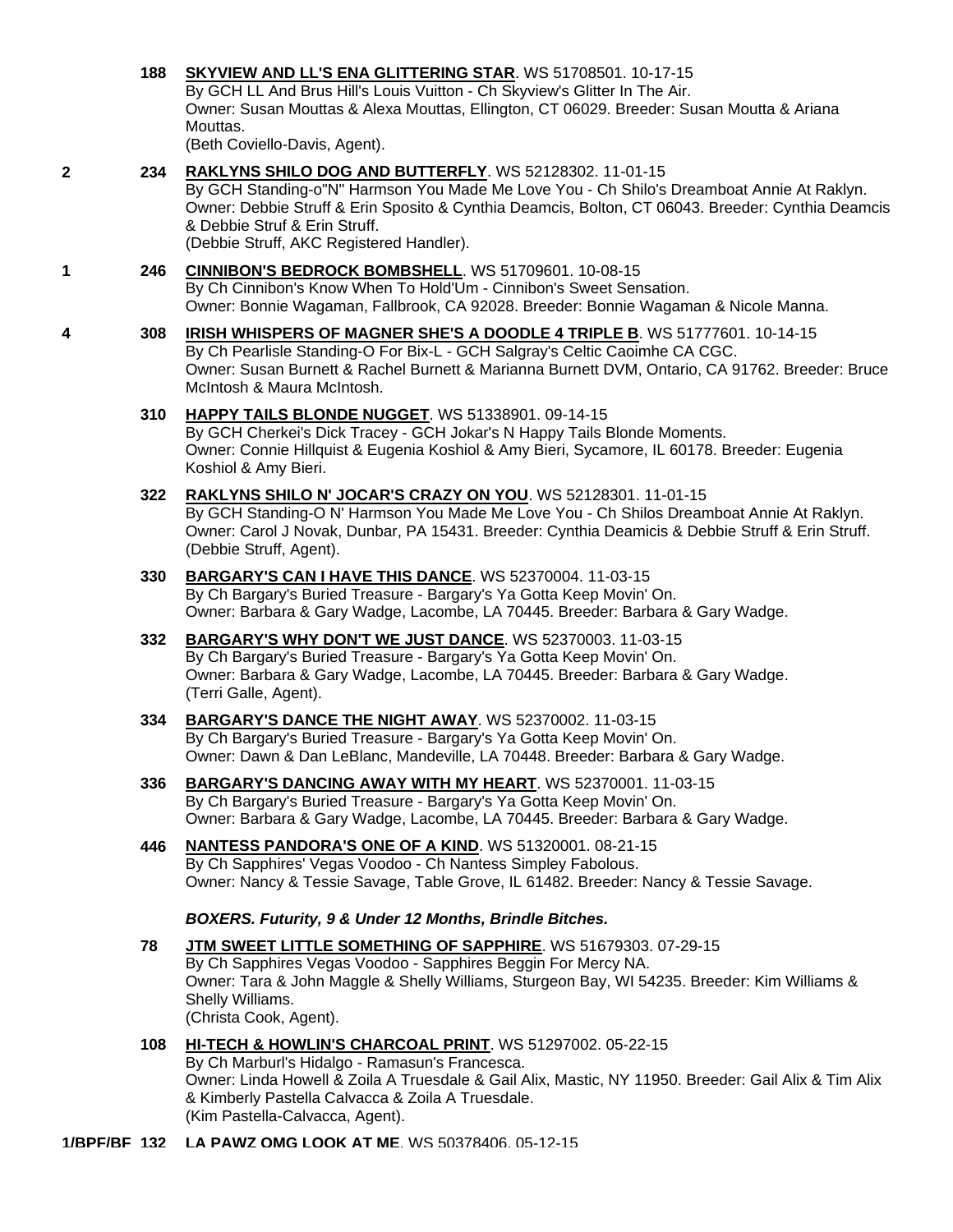By GCH Irondale's Look At Me Now - GCH La Pawz Good Luck Charlee. Owner: Michelle Allen & Stephane Adams, Quartzsite, AZ 85346. Breeder: Michelle Allen & Stephane Adams.

#### **4 176 [4M N CINNIBON'S SOUTHERN STYLE](http://infodog.com/my/drlookup2.htm?makc=WS%2051377707&mdog=4M+N+CinniBon%27s+Southern+Style&wins=all)**. WS 51377707. 08-09-15

By GCH CherKei's Dick Tracey - GCH CinniBon N 4M's Shameless. Owner: Suzanne Rodriguez & Bonnie Wagaman, Richmond, TX 77469. Breeder: Suzanne Rodriguez & Alfred Rodriguez & Bonnie Wagaman. (Michael Shepherd, Agent).

**202 [PHEASANT HOLLOW'S N MEPHISTO'S DON'T MESS WITH THE DRESS](http://infodog.com/my/drlookup2.htm?makc=WS%2053029901&mdog=Pheasant+Hollow%27s+N+Mephisto%27s+Don%27t+Mess+With+The+Dress&wins=all)**. WS 53029901. 07-01-15 By GCH Pheasant Hollow's Kryptonite - Ch Pheasant Hollow's Damsel In A Dress. Owner: Michelle Yeadon & Kerry Jones, Langley BC, CN V2Z 2J6. Breeder: Kerry & Allison Jones & Mike Hilderbrand & Barbara Grizlo.

## **3 204 [CASTLE AND MARBURL'S TULAROSA AT GLO-STAR](http://infodog.com/my/drlookup2.htm?makc=WS%2052715301&mdog=Castle+And+Marburl%27s+Tularosa+At+Glo-Star&wins=all)**. WS 52715301. 06-13-15 By Ch Marburl's Hidalgo - GCH Castle's Miracle Story. Owner: Mary Frances Burleson & A Intarateth & K Rittichaikul, Sachse, TX 75048. Breeder: A Intarateth & K Rittichaikul & Mary Frances Burleson.

(Lori McClain Ferguson, Agent).

#### **256 [APLAWS DREAMS OF STARDOM](http://infodog.com/my/drlookup2.htm?makc=WS%2050364702&mdog=Aplaws+Dreams+Of+Stardom&wins=all)**. WS 50364702. 05-12-15 By GCH Shadigee's Sequel To Legends - Ch Aplaws Designed To Shine. Owner: Ken & Bonnie Keel, Flagstaff, AZ 86004. Breeder: Ken & Bonnie Keel.

(Aaron Rosas-Lemus, Agent).

## **2 258 [APLAWS STANDING OVATION](http://infodog.com/my/drlookup2.htm?makc=WS%2050364701&mdog=Aplaws+Standing+Ovation&wins=all)**. WS 50364701. 05-12-15

By GCH Shadigee's Sequel To Legends - Ch Aplaws Designed To Shine. Owner: Ken & Bonnie Keel, Flagstaff, AZ 86004. Breeder: Ken & Bonnie Keel. (Aaron Rosas-Lemus, Agent).

## **272 [CHARRON'S A LITTLE ON THE SWEET SIDE](http://infodog.com/my/drlookup2.htm?makc=WS%2051005506&mdog=Charron%27s+A+Little+On+The+Sweet+Side&wins=all)**. WS 51005506. 07-28-15 By Ch Blackstone's Rock N Round The Eclipse - GCH Shaddai's Rebekah Full Of Fire. Owner: Michelle Baker & Shannell Peters, Milan, IL 61264. Breeder: Michelle Baker & Micah Watkins.

#### **294 [MAXIMUS I AM WHAT I AM](http://infodog.com/my/drlookup2.htm?makc=WS%2052907402&mdog=Maximus+I+Am+What+I+Am&wins=all)**. WS 52907402. 07-30-15 By GCH Irondales Look At Me Now - GCH Kajas Ruby Red Rascal At Maximus. Owner: Lloyd Dissinger & Dolores Dissinger, Cincinnati, OH 45248. Breeder: Lloyd Dissigner & Dolores Dissinger & Terry Smith. (Wendy Bettis, Agent).

#### **306 [KT'S SWEET LITTLE LOVEBUG](http://infodog.com/my/drlookup2.htm?makc=WS%2050920502&mdog=KT%27s+Sweet+Little+Lovebug&wins=all)**. WS 50920502. 06-25-15 By Ch Encore's Judgment Day - Ch KT's Creme De Cacao. Owner: Lynn Schaefer & Sue Driscoll, Belvidere, IL 61008. Breeder: Sue Driscoll & Lynn Schaefer. (Tessie Savage, Agent).

#### **312 [LISTON'S MOON STRUCK](http://infodog.com/my/drlookup2.htm?makc=WS%2051120701&mdog=Liston%27s+Moon+Struck&wins=all)**. WS 51120701. 05-28-15 By Liston's Rocky Mountain High - Liston's Hi-Maintenance. Owner: Tony & Lisa Spohn, Summerfield, FL 34491. Breeder: Lisa Spohn. (Kim Palvacca, Agent).

#### **354 [CAN-CIA AND MARBURL'S PISTOLS N PETTICOATS](http://infodog.com/my/drlookup2.htm?makc=WS%2051156601&mdog=Can-Cia+And+Marburl%27s+Pistols+N+Petticoats&wins=all)**. WS 51156601. 07-10-15 By GCH Marburls And Illyrian's Lone Ranger - GCH McCoy's & Can-Cia's Cross My Hart. Owner: Sherry Canciamille & Mary Frances Burleson, Rockford, IL 61101. Breeder: Sherry Canciamille & Joanne Kaiser & Katharina Gatz & Larry McCoy.

## *BOXERS. Futurity, 9 & Under 12 Months, Fawn Bitches.*

**8 [AMITY HALL'S FAME N FASHION](http://infodog.com/my/drlookup2.htm?makc=WS%2050465701&mdog=Amity+Hall%27s+Fame+N+Fashion&wins=all)**. WS 50465701. 05-15-15 By GCH Rikar's Crime Of The Century - Ch Amity Hall's Mariposa. Owner: Beth Downey, Gautier, MS 39553. Breeder: Beth Downey.

#### **28 [TYBRUSHE'S LOVE POTION](http://infodog.com/my/drlookup2.htm?makc=WS%2051449002&mdog=Tybrushe%27s+Love+Potion&wins=all)**. WS 51449002. 07-24-15 By Ch Capri's Woods End Spellcaster - Ch Tybrushe's PS I Love You. Owner: Sheila McAvoy & Darren Lovely, DeWinton AB, CN T0L 0X0. Breeder: Sheila McAvoy & Darren Lovely & Tom Davis & Cherron Davis.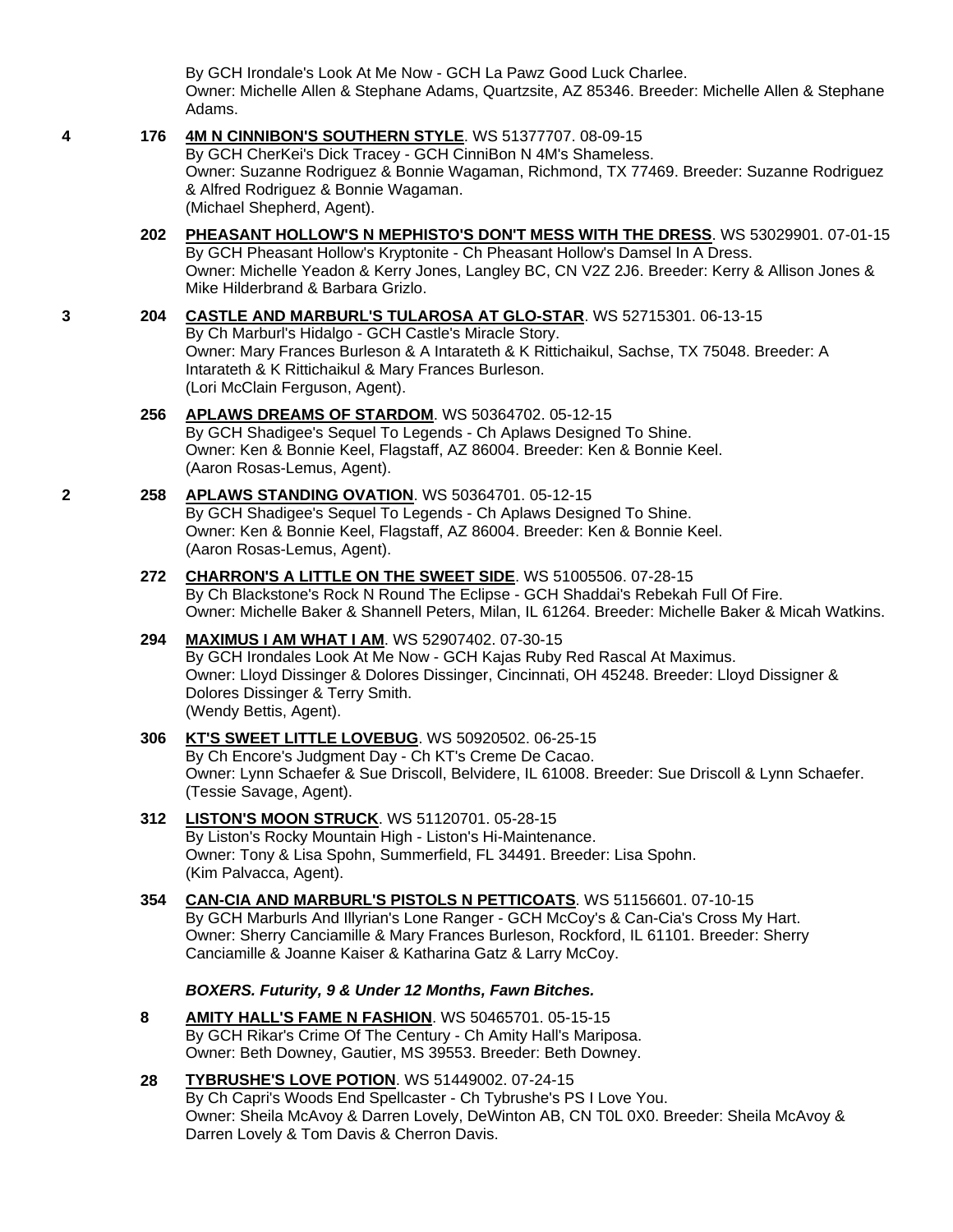- **56 [FALMARK N' CHERKEI'S BABY DOLL](http://infodog.com/my/drlookup2.htm?makc=WS%2051551902&mdog=Falmark+N%27+CherKei%27s+Baby+Doll&wins=all)**. WS 51551902. 06-23-15 By GCH CherKei's Dick Tracey - Ch Falmark's Diamond Solitaire. Owner: Laura Cuthbert & Stephen Wunder, Watertown, MA 02472. Breeder: Laura Cuthbert.
- **2 60 [EPITOME'S SHUT UP AND KISS ME](http://infodog.com/my/drlookup2.htm?makc=WS%2051592901&mdog=Epitome%27s+Shut+Up+And+Kiss+Me&wins=all)**. WS 51592901. 08-09-15 By GCH Duba-Dae's Who's Your Daddy - Epitome's Chance Of A Lifetime. Owner: Susan Standley, Murfreesboro, TN 37128. Breeder: Susan Standley. (Jimmy Bettis, Agent).
- **A 100 [EPITOME N BRAEMAR'S SUCK IT UP BUTTERCUP](http://infodog.com/my/drlookup2.htm?makc=WS%2051592902&mdog=Epitome+N+Braemar%27s+Suck+It+Up+Buttercup&wins=all)**. WS 51592902. 08-09-15 By Duba Dae's Whose Your Daddy - Epitome's Chance Of A Lifetime. Owner: Herbert Sharyne & Susan Standley, North Vancouver BC, CN V7K 3C8. Breeder: Susan Standley.
	- **116 [BENCHMARK'S FANCY THIS](http://infodog.com/my/drlookup2.htm?makc=WS%2051066502&mdog=Benchmark%27s+Fancy+This&wins=all)**. WS 51066502. 05-24-15 By GCH McCoy's Commander Of The Heart CA - Ch Benchmark's Born To Boogie. Owner: Ellen Ellerman, Greencastle, IN 46135. Breeder: Ellen Ellerman. (Tess Savage, Agent).
	- **156 [ROSEHILL'S SANTA BABY](http://infodog.com/my/drlookup2.htm?makc=WS%2051138501&mdog=Rosehill%27s+Santa+Baby&wins=all)**. WS 51138501. 07-13-15 By GCH Rosehill's Prime Time Crusader - Ch Telstar's And The Emmy Goes To... Rosehill. Owner: Lori & David & Madison Rose, Temecula, CA 92592. Breeder: Lori & David Rose & Gene & Jennifer Tellier.
- **1 270 [DORNLEA & BLACKHAWK'S BACK TALK AT ADVENTURA](http://infodog.com/my/drlookup2.htm?makc=WS%2050872403&mdog=Dornlea+&+Blackhawk%27s+Back+Talk+At+Adventura&wins=all)**. WS 50872403. 06-16-15 By GCH Blackhawk's Rebound Shot - Ch Dornlea's Here For The Party CGC. Owner: Priscilla Martinez & Cecily Joque, Tacoma, WA 98405. Breeder: Jaquelyn Bennett.
- **3 274 [DAPPER'S SCARBOROUGH FANCY](http://infodog.com/my/drlookup2.htm?makc=WS%2051055201&mdog=Dapper%27s+Scarborough+Fancy&wins=all)**. WS 51055201. 07-29-15 By Ch Scarborough One For The Road - Ch Dapper's Jazmine Starr. Owner: Patti McMullen & Tricia Carter, Hampstead, NH 03841. Breeder: Patti McMullen. (Beth Davis, Agent).
	- **284 [ALERISSA'S PLAY THE GAME](http://infodog.com/my/drlookup2.htm?makc=WS%2051138208&mdog=Alerissa%27s+Play+The+Game&wins=all)**. WS 51138208. 07-16-15 By GCH Windward & Happy Tail's Game Changer - Alerissa's More Than A Feeling. Owner: Charles Kunz & Rebecca Kunz, Davenport, IA 52804. Breeder: Rebecca Kunz & Charles Kunz.

(Michelle Cramblett Baker, Agent).

- **A 286 [HI-TECH'S PRINCESS LEIA](http://infodog.com/my/drlookup2.htm?makc=WS%2052172102&mdog=Hi-Tech%27s+Princess+Leia&wins=all)**. WS 52172102. 06-23-15 By Ch Hi-Tech's Freddie Mac - Mi-t's Mafia Princess. Owner: Dr & Mrs William Truesdale & Donna Lauricella, Seekonk, MA 02771. Breeder: Owners. (Kimberly Calvacca, AKC Registered Handler AKC).
	- **328 [BARGARY'S YA GOTTA LOTTA ATTITUDE](http://infodog.com/my/drlookup2.htm?makc=WS%2051162501&mdog=Bargary%27s+Ya+Gotta+Lotta+Attitude&wins=all)**. WS 51162501. 05-22-15 By Ch Bargary's Buried Treasure - Ch Bargary's Ya Gotta Keep On Movin'. Owner: Barbara & Gary Wadge, Lacombe, LA 70445. Breeder: Barbara & Gary Wadge.
	- **352 [CAN-CIA AND MARBURL'S APACHE GOLD](http://infodog.com/my/drlookup2.htm?makc=WS%2051156604&mdog=Can-Cia+And+Marburl%27s+Apache+Gold&wins=all)**. WS 51156604. 07-10-15 By GCH Marburl And Illyrian's Lone Ranger - GCH McCoy's & Can-cia's Cross My Hart. Owner: Mary Frances Burleson & Sherry Canciamille, Rockford, IL 61101. Breeder: Sherry Canciamille & Joanne Kaiser & Kathrina Gatz & Larry McCoy.
- **4 366 [EPITOME N SHARLEDAR'S GIRL CRUSH](http://infodog.com/my/drlookup2.htm?makc=WS%2050716101&mdog=Epitome+N+Sharledar%27s+Girl+Crush&wins=all)**. WS 50716101. 07-01-15 By GCH Rano G N' Belmar Simply Majestic - GCH Epitome's Designer Label For Belmar N R And G. Owner: Sharon Darby & Susan Stanley & Tami Mishler, Dillsboro, IN 47018. Breeder: R Patterson & C Patterson & G Jones & S Stanley.
	- **370 [4M'S SHAME ON ME](http://infodog.com/my/drlookup2.htm?makc=WS%2051377704&mdog=4M%27s+Shame+On+Me&wins=all)**. WS 51377704. 08-09-15 By GCH CherKei's Dick Tracey - GCH Cinnibon N 4M's Shameless. Owner: Todd & Sherry Buchla, Marietta, GA 30064. Breeder: Suzanne & Alfred Rodriguez & Bonnie Wagaman. (Michael Shepherd, Agent).
	- **390 [BENCHMARK'S QUINTESSENTIAL QUINTESSA](http://infodog.com/my/drlookup2.htm?makc=WS%2051066503&mdog=Benchmark%27s+Quintessential+Quintessa&wins=all)**. WS 51066503. 05-24-15 By GCH McCoy's Commanderof The Heart - Ch Benchmark's Born To Boogie. Owner: Heather Bauer, Indianapolis, IN 46256. Breeder: Ellen Ellerman.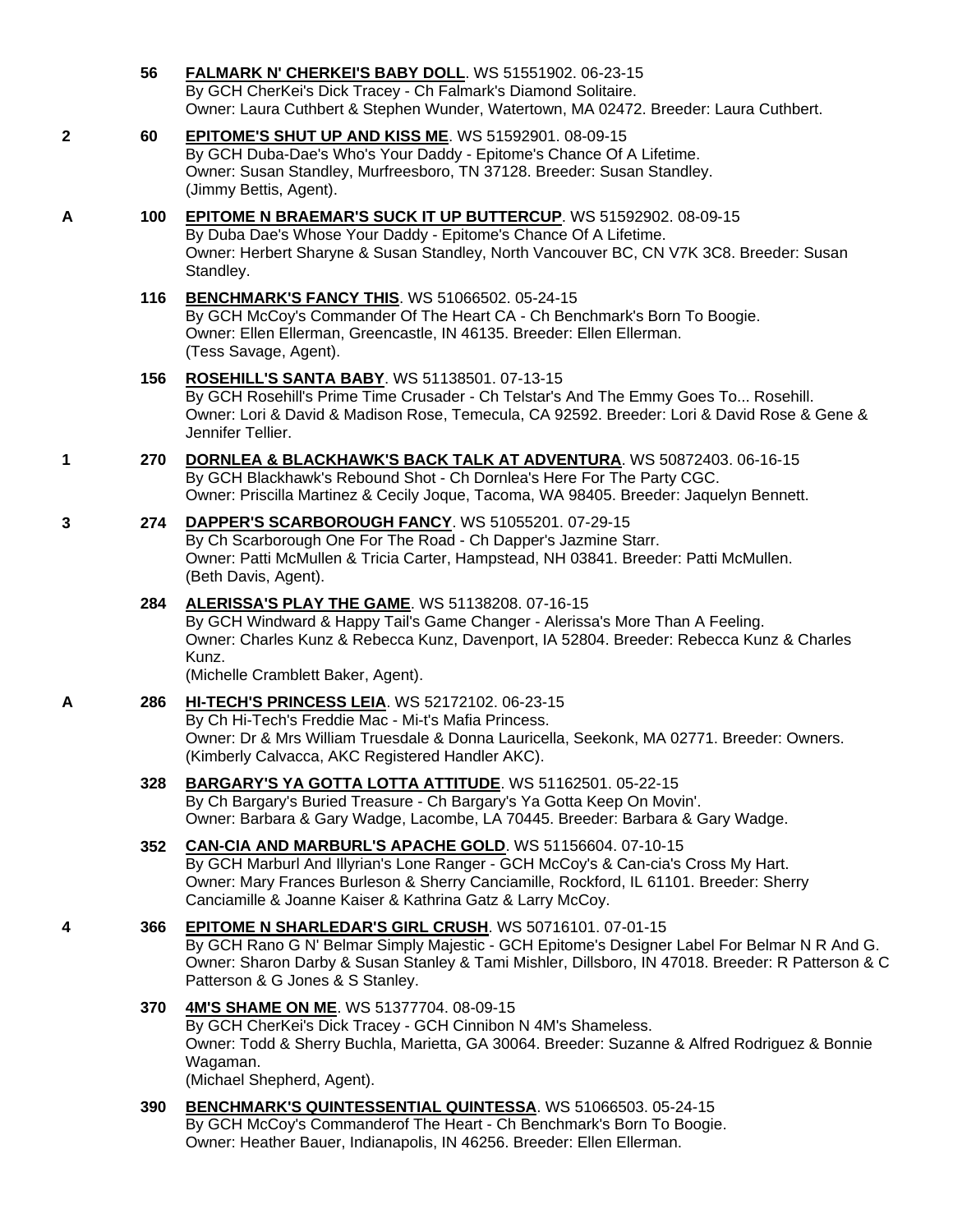*BOXERS. Futurity, 12 & Under 15 Months, Brindle Bitches.*

- **1 24 [CH MIRCOA N IRONDALE'S CRUSHING IT AT TWINBROOK](http://infodog.com/my/drlookup2.htm?makc=WS%2049905003&mdog=Ch+Mircoa+N+Irondale%27s+Crushing+It+At+Twinbrook&wins=all)**. WS 49905003. 04-06-15 By GCH Iondale's Look At Me Now - Ch Mircoa's Glitters With Attitude For Skyview. Owner: Matt Kaminkow, Fallston, MD 21047. Breeder: Diana Greenhow. (Monique Mastrapasqua, Agent).
	- **102 [ENCORE'S XTRAVAGANCE](http://infodog.com/my/drlookup2.htm?makc=WS%2050141501&mdog=Encore%27s+Xtravagance&wins=all)**. WS 50141501. 03-17-15 By Encore's Matrix - Encore's Undeniable. Owner: Jenae La-Ree Sinclair & Cheryl A Cates, Sultan, WA 98294. Breeder: Cheryl A Cates. (Michelle Yeadon, Agent).

#### **148 [CACHET'N BEEVEE'S SHAKEN NOT STIRRED](http://infodog.com/my/drlookup2.htm?makc=WS%2050438605&mdog=Cachet%27N+Beevee%27s+Shaken+Not+Stirred&wins=all)**. WS 50438605. 05-06-15 By BeeVee's Big Bang Britlyn - Cachet's Nightcap At BeeVee. Owner: Laurie Bender & Len Magowitz & Lou-Ann Tibbitts-Ridings, Troy, NY 12180. Breeder: William A East & Vicki C East.

#### **A 168 [ENCORE'S GRETA GARBO](http://infodog.com/my/drlookup2.htm?makc=WS%2050710104&mdog=Encore%27s+Greta+Garbo&wins=all)**. WS 50710104. 05-04-15 By Avalons Justice Of Windsong - Encores Over The Moon. Owner: Cherly Cates, Merida Yucatan, MX 97050. Breeder: Cherlyl A Cates.

#### **200 [SUNCHASE'S IT'S ALL ABOUT THE DRESS](http://infodog.com/my/drlookup2.htm?makc=WS%204996105&mdog=Sunchase%27s+It%27s+All+About+The+Dress&wins=all)**. WS 4996105. 03-03-15

By GCH Happy Tail's Kit Kat Saves The Day And Stealsaheart - Sunchase's Smoke And Mirrors. Owner: Rhoda Goselin-Brouillette & Tracy Hendrickson, Bourbonnais, IL 60914. Breeder: Rhoda Goselin-Brouillette & Tracy Hendrickson. (Lori McClain Ferguson, Agent).

#### **232 [RAKLYNS FASHIONISTA](http://infodog.com/my/drlookup2.htm?makc=WS%2050380403&mdog=Raklyns+Fashionista&wins=all)**. WS 50380403. 04-11-15

By GCH Standing-O N'Harmson You Made Me Love You - Ch Raklyns Firey Celebration. Owner: Debbie Struff & Erin Sposito & Karen Quagliana, Bolton, CT 06043. Breeder: J & C Roderick & D Struff & E Sposito & K Quagliana.

#### **236 [RAKLYNS 'N' SHIRALDA'S STYLLISH LADY](http://infodog.com/my/drlookup2.htm?makc=WS%2050380402&mdog=Raklyns+%27N%27+Shiralda%27s+Styllish+Lady&wins=all)**. WS 50380402. 04-11-15

By GCH Standing-O"N" Harmson You Made Me Love You - Ch Raklyn's Fiery Celebration. Owner: David & Theresa Bedworth & Debbie Struff & Karen Quagliana, Cadyville, NY 12918. Breeder: J & C Roderick & D Struff & E Sposito & K Quagliana. (Debbie Struff, AKC Registered Handler).

## **2 296 [4M N CHERKEI'S MIDNIGHT DREAMER](http://infodog.com/my/drlookup2.htm?makc=WS%2049861404&mdog=4M+N+CherKei%27s+Midnight+Dreamer&wins=all)**. WS 49861404. 02-20-15

By GCH CherKei's Dick Tracey - Besten's Cinch & Cinderella's Dreams CA. Owner: Suzanne Rodriguez, Richmond, TX 77469. Breeder: Suzanne Rodriguez. (Michael Shepherd, Agent).

## **324 [BEEVEE'S N' GEM'S DRUNK IN LOVE](http://infodog.com/my/drlookup2.htm?makc=WS%2050438603&mdog=BeeVee%27s+N%27+Gem%27s+Drunk+In+Love&wins=all)**. WS 50438603. 05-06-15

By BeeVee's Big Bang Britlyn - Cachet's Nightcap At BeeVee. Owner: Gretchen L Peet & R Douglas Peet, Burlington, NC 27217. Breeder: William A East & Vicki C East.

(Vicki East, Agent).

## **4 346 [ENCORE'S XQUISITE](http://infodog.com/my/drlookup2.htm?makc=WS%2050141502&mdog=Encore%27s+Xquisite&wins=all)**. WS 50141502. 03-17-15

By Ch Encore's Matrix - Encore's Undeniable. Owner: Kimberley Dye & Cheryl A Cates, Pilesgrove, NJ 08098. Breeder: Cheryl A Cates.

#### **372 [MIRCOA N IRONDALE'S SIPPING ON FIRE](http://infodog.com/my/drlookup2.htm?makc=WS%2049905001&mdog=Mircoa+N+Irondale%27s+Sipping+On+Fire&wins=all)**. WS 49905001. 04-06-15 By GCH Ice Irondale's Look At Me Now - Mircoa's Glitters With Attitude For Skyview.

Owner: Diana Greenhow, Fountain Valley, CA 92708. Breeder: Diana Greenhow. (Wendy Bettis, Agent).

## **3 374 [CINNIBON'S PIECES O MY HEART](http://infodog.com/my/drlookup2.htm?makc=WS%2049581103&mdog=Cinnibon%27s+Pieces+O+My+Heart&wins=all)**. WS 49581103. 02-14-15

By GCH Irondale's Look At Me Now - Ch Cinnibon's Smile For The Princess Of Genuwine. Owner: Jimmy Robberson & Bonnie Wagaman, Alta Loma, CA 91737. Breeder: Bonnie Wagaman. (Wendy Bettis, Agent).

## **A 464 [UPSTREAMS BRAVO VICTORIA V BOXRUN](http://infodog.com/my/drlookup2.htm?makc=WS%2049819002&mdog=Upstreams+Bravo+Victoria+V+BoxRun&wins=all)**. WS 49819002. 03-01-15

By Bravo's Over And Over Again - Upstreams Buffy The Vampire Slayer. Owner: Suzie Campbell & Joyce Campbell & Jean Salmon, Oklahoma City, OK 73114. Breeder: Jean Salmon.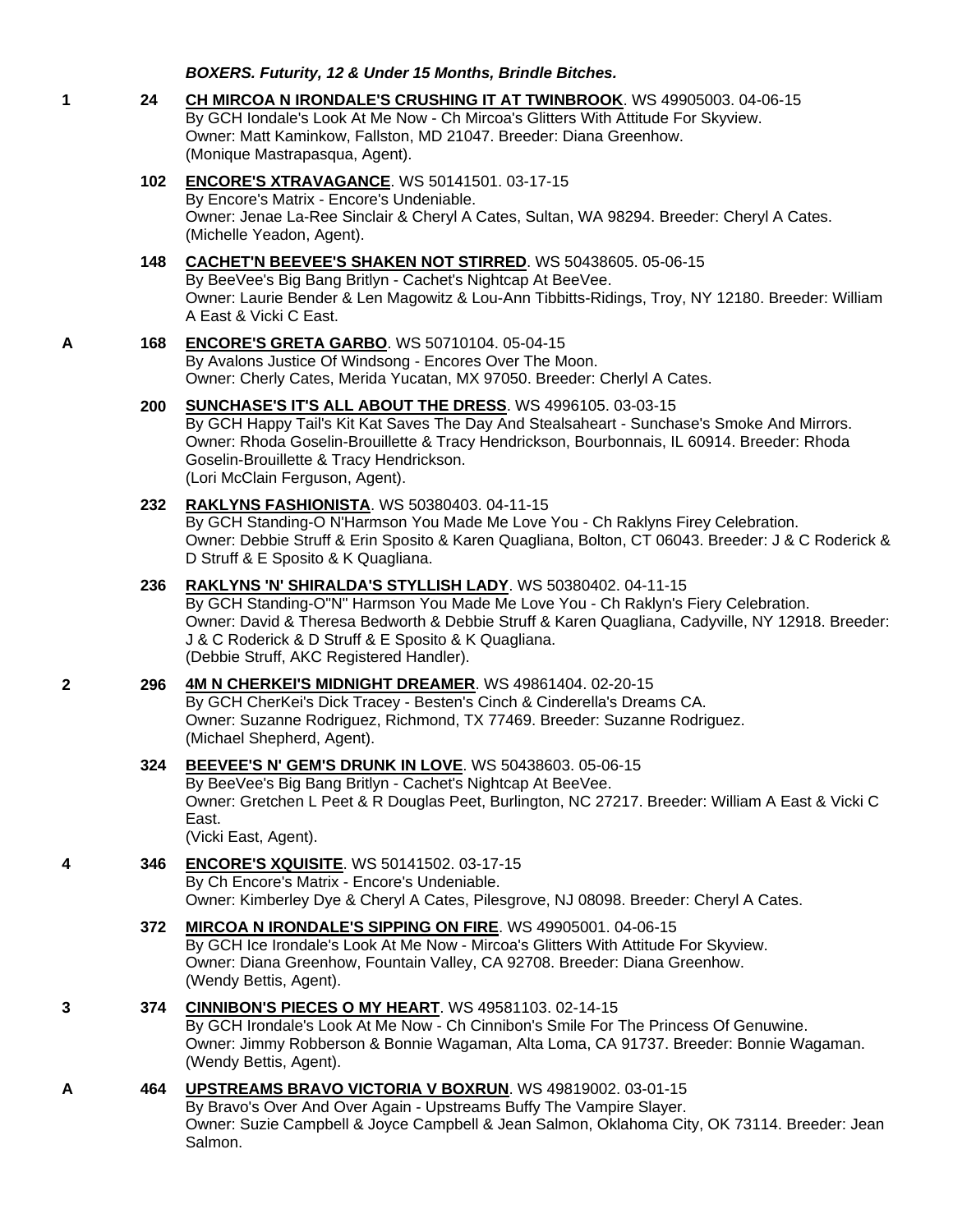| BOXERS. Futurity, 12 & Under 15 Months, Fawn Bitches. |  |  |  |  |  |
|-------------------------------------------------------|--|--|--|--|--|
|-------------------------------------------------------|--|--|--|--|--|

- **4 32 [HILLYARD N BETONBLACK'S HOCUS POCUS](http://infodog.com/my/drlookup2.htm?makc=WS%2049482606&mdog=Hillyard+N+BetOnBlack%27s+Hocus+Pocus&wins=all)**. WS 49482606. 02-21-15 By GCH Berlane N Jems Just One Look - Ch Hillyard N Ablaze Put A Spell On You. Owner: Adina Black, Goulds NL, CN A1S 0A1. Breeder: Carrie Raney & Chelsey Waldvogel.
- **1 80 [JTM TONIGHT LOOKS GOOD ON YOU](http://infodog.com/my/drlookup2.htm?makc=WS%2050413205&mdog=JTM+Tonight+Looks+Good+On+You&wins=all)**. WS 50413205. 05-04-15 By Ch Desert's Knight Vision CGC - Ch R And G'S Tale Of All Tales. Owner: Tara & John Maggle, Sturgeon Bay, WI 54235. Breeder: Tara & John Maggle. (Christa Cook, Agent).
	- **92 [JESTIC'S MAKE MINE A RIKKI AT](http://infodog.com/my/drlookup2.htm?makc=WS%2050207801&mdog=Jestic%27s+Make+Mine+A+Rikki+At+Santoro%27s&wins=all) SANTORO'S**. WS 50207801. 03-10-15 By Lemko's Travel Across The Miles To Jestic - Jestic N Draymia's Sound Of Music. Owner: Susen Santoro & Anthony Santoro Jr, Ben Wheeler, TX 75754. Breeder: Danielle L Keller & Salley Keller & Cheryl Stevens & Abigail Balza.
	- **94 [SPECIAL K'S CALIFORNIA GOLD @ TAYLOR HILL](http://infodog.com/my/drlookup2.htm?makc=WS%2050449901&mdog=Special+K%27s+California+Gold+@+Taylor+Hill&wins=all)**. WS 50449901. 03-18-15 By GCH Maxl's Stay Gold - Special K's Purple RAIN. Owner: Dan & Dicksy Colwell & Rhonda Epley & M Rocca & D Galante, Abingdon, IL 61410. Breeder: Dan & Dicksy Colwell & Rhonda D Epley.
	- **106 [BRIANTES DIAMOND IN THE MAKING](http://infodog.com/my/drlookup2.htm?makc=WS%2051364403&mdog=Briantes+Diamond+In+The+Making&wins=all)**. WS 51364403. 03-07-15 By Ch Rockett's Red Glare - GCH Indigo's Dolce & Gabbana On Madison Ave RN. Owner: Tammy Ranta, Gibbons AB, CN T0A 1N0. Breeder: Tammy Ranta.
- **3 210 [INDIGO'S IRISH LACE](http://infodog.com/my/drlookup2.htm?makc=WS%2050034601&mdog=Indigo%27s+Irish+Lace&wins=all)**. WS 50034601. 03-22-15 By GCH Illyrian And Marburl's Hail To The Chief - GCH Indigo's Wyning The Gold. Owner: Lynn Cooch & Diane Monson, Anoka, MN 55303. Breeder: Lynn Cooch & Diane Monson. (Lori McClain Ferguson, Agent).
- **A 430 [WISH-N-WELLS COMIN' IN HOT](http://infodog.com/my/drlookup2.htm?makc=WS%2049941401&mdog=Wish-N-Wells+Comin%27+In+Hot&wins=all)**. WS 49941401. 02-14-15 By GCH Hi-Five's Noble Son - GCH Wish-N-Wells Ticket Winner. Owner: Betsy Wells, Franklin, IN 46131. Breeder: Betsy Wells.
- **A 434 [HI-TECH'S DASSIN ARGENTINA AT DRACO](http://infodog.com/my/drlookup2.htm?makc=WS%2053049401&mdog=Hi-Tech%27s+Dassin+Argentina+At+Draco&wins=all)**. WS 53049401. 04-27-15 By Ch Hi-Tech Back To The Future - GCH Draco Greets Dassin With FourBears. Owner: Dr & Mrs William Truesdale & J Vergnetti & W Sammett & J Pinzon, Seaconk, MA 02771. Breeder: Dr & Mrs William Truesdale & J Vergnetti & W Sammett & J Pinzon. (Kimberly Calvacca, AKC Registered Handler AKC).
- **2 444 [MOON VALLEY SMOKIN RED HOT AT NANTESS](http://infodog.com/my/drlookup2.htm?makc=WS%2050547903&mdog=Moon+Valley+Smokin+Red+Hot+At+Nantess&wins=all)**. WS 50547903. 04-18-15 By GCH Irondale's Look At Me Now - Ch Moon Valley Smokin Hot. Owner: Nancy Savage & Tessie Savage, Table Grove, IL 61482. Breeder: Nancy Schepis & Ida Baum.
- **A 480 [DENEVI'S FINLANDIA FREYA IS SURF'N BUL](http://infodog.com/my/drlookup2.htm?makc=WS%2050304203&mdog=DeNevi%27s+Finlandia+Freya+Is+Surf%27N+Bul&wins=all)**. WS 50304203. 03-24-15 By DeNevis Ciroc 'N Roll Of Essence - DeNevi's Grey Goose Kaboos. Owner: Michelle T Hughes & Catherine Denevi, Vista, CA 92083. Breeder: Vincent Norton & Catherine Denevi.

*BOXERS. Futurity, 15 & Under 18 Months, Brindle Bitches.*

- **34 [VANQUISH TO DA ROCK AT MAESTRO](http://infodog.com/my/drlookup2.htm?makc=BW%20595652&mdog=Vanquish+To+Da+Rock+At+Maestro&wins=all)**. BW 595652. 11-22-14 By Ch Pheasant Hollows Macho Camacho - Cinnrhee Heartacre Raisin Kane. Owner: Deanne Sinnott-Williams & Melissa Mathers & Mark Mathers, Bay Bulls NL, CN A0A 1C0. Breeder: Melissa Mathers & Mark Mathers & Kerry Jones.
- **40 [LANDO'S SILHOUTTE SET N' JETT](http://infodog.com/my/drlookup2.htm?makc=WS%2048936404&mdog=Lando%27s+Silhoutte+Set+N%27+Jett&wins=all)**. WS 48936404. 12-23-14 By Ch Tadd's Forever In Rhinestones - Lando's Onyx To Goodness Of Tadd. Owner: Marcella A Smith, Bridgewater, VA 22812. Breeder: Trish Olinghouse & Donna Doone. (Trish Olinghouse, Agent).
- **58 [CAMELIARD'S POISON IVY](http://infodog.com/my/drlookup2.htm?makc=WS%2048973501&mdog=Cameliard%27s+Poison+Ivy&wins=all)**. WS 48973501. 11-28-14 By Mic Flys Thru The Cosmos - Ch Rodon's Sugar N Spice Of CR Cameliard. Owner: Karol Cline & Elizabeth Bistline, Bloomfield Hills, MI 48304. Breeder: Roger & Donna George. (Kim Greulich, Agent).
- **A 124 [ENCORE'S WELCOME ME LOVE @ GLENMERE](http://infodog.com/my/drlookup2.htm?makc=WS%2049975201&mdog=Encore%27s+Welcome+Me+Love+@+Glenmere&wins=all)**. WS 49975201. 12-27-14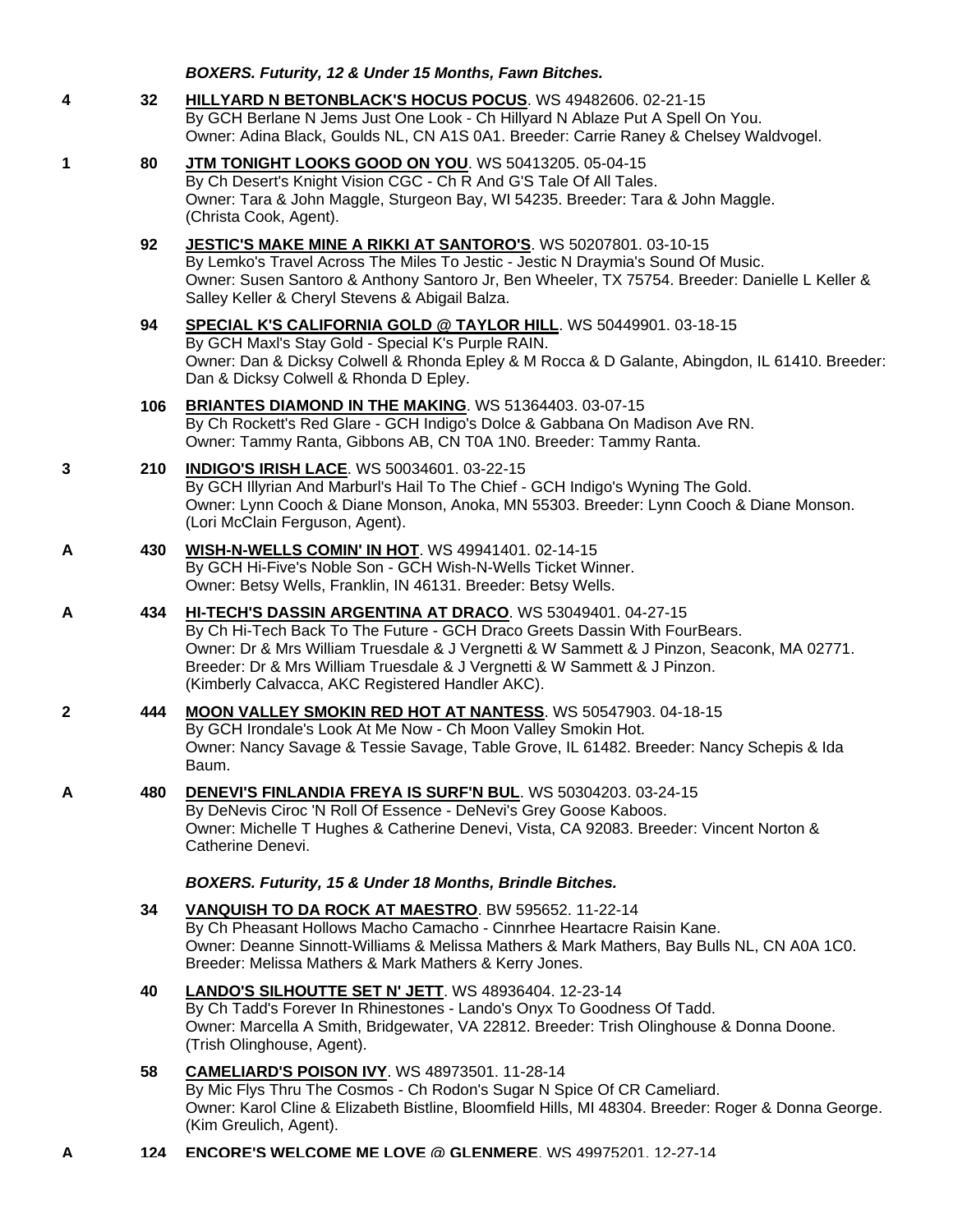By Avalon's Justice Of Windsong - Ch Encore's Notoriety.

Owner: Pamela Holzapfel & Charles Holzapfel, Neptune, NJ 07753. Breeder: Pamela Holzapfel & C Cates.

(Kim Pastella Calvacca, Agent).

**182 [BREHO UNFORGETTABLE](http://infodog.com/my/drlookup2.htm?makc=WS%2048953301&mdog=Breho+Unforgettable&wins=all)**. WS 48953301. 12-14-14

By Ch Marburl's Hidalgo - GCH Breho Fortuity Shared Treasure RN CGC RATO. Owner: Brenda Stuckey & Theresa M Galle & June Sutherlin DVM, Jonesboro, LA 71251. Breeder: Brenda Stuckey & Theresa Galle & June Sutherlin DVM.

- **4 302 [CINNIBON N SPECTRUM WORLD'S NOT ENUF](http://infodog.com/my/drlookup2.htm?makc=WS%2049498401&mdog=Cinnibon+N+Spectrum+World%27s+Not+Enuf&wins=all)**. WS 49498401. 01-14-15 By Ch Telstar Dixieland Band - Cinnibon's Happy Days At Tara Farms. Owner: Claudia M Tremblay & Bonnie Wagaman, Brooksville, FL 34614. Breeder: C Nieblas & B Wagaman.
- **1 314 [GALLARDO TYBRUSHE FIRE DANCER](http://infodog.com/my/drlookup2.htm?makc=WS%2050980005&mdog=Gallardo+Tybrushe+Fire+Dancer&wins=all)**. WS 50980005. 11-17-14 By Ch Tybrushe's Sultan Of Swing - Tybrushe's Jersey Girl. Owner: Gail Warner & Jeanette & Shelby Short, Littlton, CO 80123. Breeder: Jeanette Short & Sheila McAvoy & Shelby Short. (Michele Yeadon, Agent).

# **326 [CAMELIARD'S FLY LIKE A EAGLE RODON](http://infodog.com/my/drlookup2.htm?makc=WS%2048973502&mdog=Cameliard%27s+Fly+Like+A+Eagle+Rodon&wins=all)**. WS 48973502. 11-28-14 By Mic Flys Thru The Cosmos - Ch Rodon's Sugar N Spice CR Cameliard.

Owner: V Johnson & M Bumpus & S Ledford, Belleville, MI 48111. Breeder: Roger & Donna George. (Jerome Ledford, Agent).

- **3 358 [SPRINGBROOKS'S SILK STOCKINGS](http://infodog.com/my/drlookup2.htm?makc=WS%2048948805&mdog=Springbrooks%27s+Silk+Stockings&wins=all)**. WS 48948805. 11-21-14 By Ch Strawberry N Reo Gold Country - Ch Springbrook's Paint The Town. Owner: Julie Prentice & Sherry Canciamille, Kalamazoo, MI 49009. Breeder: Mary Dohm & Sherry Canciamille.
- **2 424 [JUST-A-WYN'S LIFE IN THE FAST LANE](http://infodog.com/my/drlookup2.htm?makc=WS%2049739606&mdog=Just-A-Wyn%27s+Life+In+The+Fast+Lane&wins=all)**. WS 49739606. 01-30-15 By GCH Justawyn Ding Time At Heartacres - Ch Justawyns Luv Bug II. Owner: Colleen Fobes & Mary Lynn Wynieski & Ashley Wynieski, Geneva, OH 44041. Breeder: Mary Lynn Wynieski & Ashley Wynieski & Tammy Zook.

## *BOXERS. Futurity, 15 & Under 18 Months, Fawn Bitches.*

- **3 26 [TYBRUSHE'S ALL THAT JAZZ](http://infodog.com/my/drlookup2.htm?makc=WS%2050980001&mdog=Tybrushe%27s+All+That+Jazz&wins=all)**. WS 50980001. 11-17-14 By Ch Tybrushe's Sultan Of Swing - Tybrushe's Jersey Girl. Owner: Shawn Mealey & Sheila McAvoy, Hanmer ON, CN P3P 1R9. Breeder: Sheila McAvoy Jeanette & Shelby Short.
- **2 44 [VALLEY'S CODE OF HONOR](http://infodog.com/my/drlookup2.htm?makc=WS%2048736204&mdog=Valley%27s+Code+Of+Honor&wins=all)**. WS 48736204. 11-23-14 By Ch Avalon's Code Red - Ch RNB N Valley Honor Vimy Ridge RE AX OAJ CGC. Owner: Rosemarie Right, Royersford, PA 19468. Breeder: Rosemarie Right. (Dan Buchwald, Agent).
	- **154 [RAM'S DAZZLING SPIRIT OF HIGH NOON RN](http://infodog.com/my/drlookup2.htm?makc=WS%2049158001&mdog=Ram%27s+Dazzling+Spirit+Of+High+Noon+RN&wins=all)**. WS 49158001. 12-13-14 By Ch Bentbrook's Image Of High Noon - Ram's Midnight Summer Breeze. Owner: Robert Millsaps, Keller, TX 76248. Breeder: Ram Boxers. (Terri Galle, Agent).
	- **192 [DIXIE'S LIL' SWEETHEART](http://infodog.com/my/drlookup2.htm?makc=WS%2049433901&mdog=Dixie%27s+Lil%27+Sweetheart&wins=all)**. WS 49433901. 02-09-15 By Ch Breho No Holding Back CDX GN RA CAA - Dixie's South'rn Sunshine CD BN RA CAA. Owner: Robin Vaughan, West Fork, AR 72774. Breeder: Robin Vaughan.
- **4 244 [RED FERN'S FINDING DORY AT DP](http://infodog.com/my/drlookup2.htm?makc=WS%2049866202&mdog=Red+Fern%27s+Finding+Dory+At+DP&wins=all)**. WS 49866202. 11-26-14 By Ch Tybrushes's Sultan Of Swing - GCH Krismyth's Spirit At Red Fern. Owner: Cherron Davis & Tom Davis & Rick Scherer, New Church, VA 23415. Breeder: Rick Scherer. (Beth Davis, Agent).
- **1 362 [CH JUST-A-WYN'S NOTHIN' BUT TAIL-LIGHTS](http://infodog.com/my/drlookup2.htm?makc=WS%2049739603&mdog=Ch+Just-A-Wyn%27s+Nothin%27+But+Tail-Lights&wins=all)**. WS 49739603. 01-30-15 By GCH Just-A-Wyn's Ding Time At Heartacres - Ch Just-A-Wyn's Luv Bug. Owner: Mary Lynn & Ashley Wynieski & Tammy Zook, Elyria, OH 44035. Breeder: Mary Lynn & Ashley Wynieski & Tammy Zook.